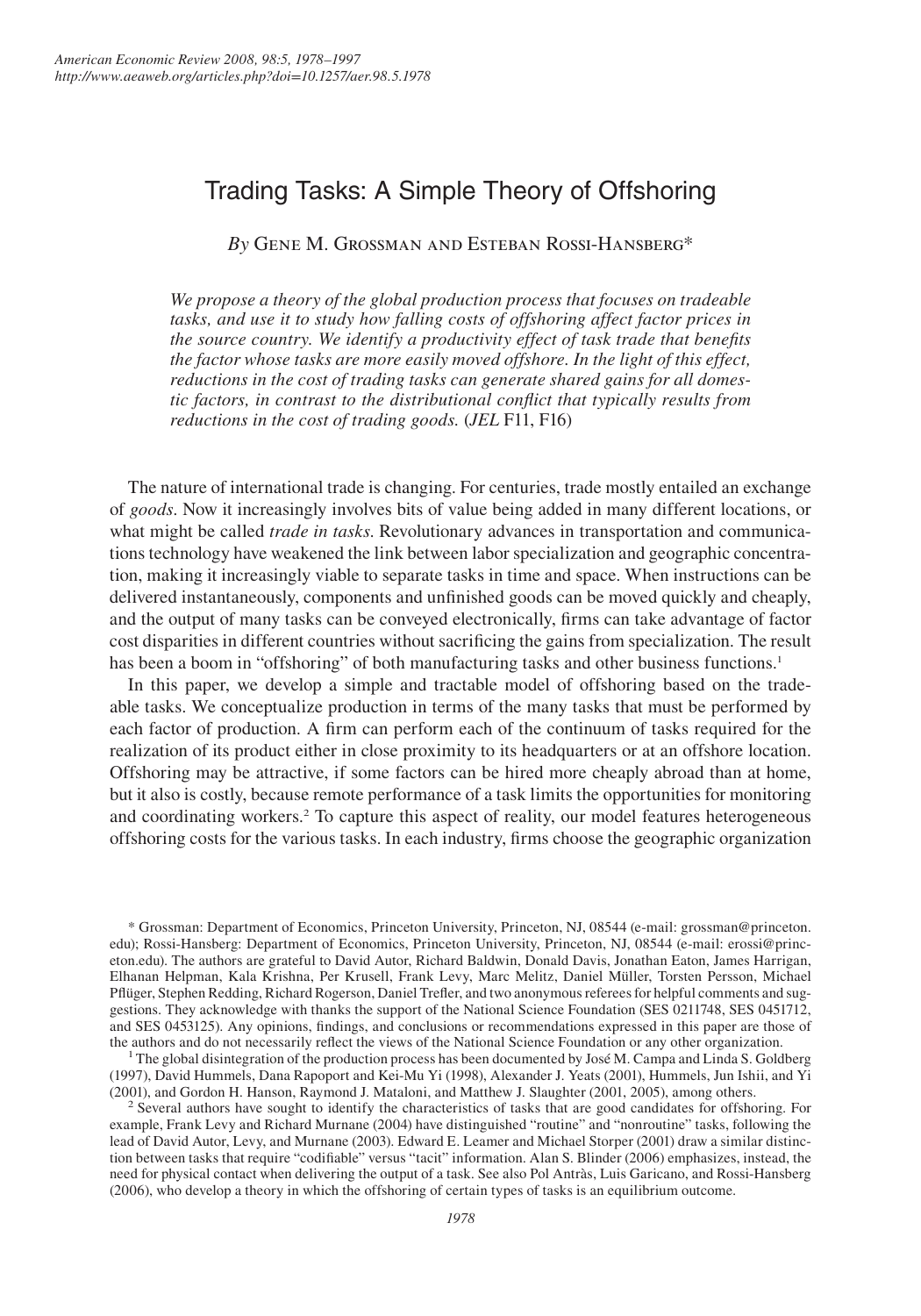of their production to minimize costs. The equilibrium conditions determine the extent of offshoring in each industry, a continuous variable in our model.<sup>3</sup>

Our treatment of offshoring could be applied to a variety of settings with different numbers of goods and factors, production technologies, and market structures. To keep matters simple, we develop the model with at most two active industries, two or more factors of production, constant returns to scale, and perfectly competitive markets. We begin in Section I by allowing remote performance only of the tasks undertaken by low-skilled workers, while permitting such tasks to be conducted offshore in all industries. We introduce a parameter that describes the prospects for offshoring. Reductions in this parameter represent improvements in communication and transportation technology that reduce proportionally the cost of offshoring all tasks performed by low-skilled labor. With this parameterization, we can address an important and topical question, namely: how do improvements in the opportunities for offshoring affect the wages and wellbeing of different types of labor?

The rendering of a firm's geographic organization as a continuous variable permits a useful decomposition of the impact of an economy-wide decrease in offshoring costs on the wages of low-skilled workers. In general, a fall in the cost of separating low-skill tasks induces a *productivity effect*, a *relative-price effect*, and a *labor-supply effect* on low-skill wages. The productivity effect derives from the cost savings that firms enjoy when prospects for offshoring improve. This effect—which is present whenever the difficulty of offshoring varies by task, and task trade is already taking place—works to the benefit of low-skilled labor. A relative-price effect occurs when a fall in offshoring costs alters a country's terms of trade. The relative price of a good moves opposite to the change in its relative world supply. Such price movements are mirrored by movements in relative cost and have implications for wages that are familiar from traditional trade theories. Finally, the labor-supply effect operates in environments in which factor prices respond to factor supplies at given relative prices. This effect derives from the reabsorption of workers who formerly performed tasks that are now carried out abroad.

After developing our decomposition in Section II, we proceed to examine each of the effects in greater detail. Section IIA highlights the productivity effect by focusing on a small economy that produces two goods with two factors. In such an environment the terms of trade are fixed and wages do not respond to factor supplies, which leaves the productivity effect as the only remaining force. We show that improvements in the technology for offshoring low-skill tasks are isomorphic to (low-skilled) labor-augmenting technological progress and that, perhaps surprisingly, the real wage for low-skilled labor must *rise*. We contrast the effect of offshoring and immigration and argue that the latter will not result in a productivity effect.

In Section IIB and IIC, we introduce the relative-price effect and the labor-supply effect by analyzing first a large two-sector economy and then an economy in which the high-wage country specializes in the production of a single good. We show that the productivity effect is small when the range of offshored tasks is small, but it can outweigh the other effects when the volume of task trade is large. In Section III, we extend the model to include the possibility of offshoring tasks that require high-skilled labor. Here we identify another productivity effect, this one favoring high-skill workers.

Much has been written recently about offshoring. Part of this literature focuses on a firm's choice of organizational form.4 Although this is an interesting problem, the models used to

<sup>3</sup> In this respect, our model resembles those in which goods are produced by a continuum of "stages of production," such as Avinash K. Dixit and Grossman (1982), Robert C. Feenstra and Hanson (1996), Yi (2003), and Wilhelm Kohler (2004b). However, none of these authors associates a production stage with a particular factor of production, and none allows heterogeneous trading costs or stages that can be separated from the partially processed good.<br><sup>4</sup> See, for example, John E. McLaren (2000), Grossman and Helpman (2002, 2004, 2005), Antràs (2003), Dalia Marin

and Thierry A. Verdier (2003a, 2003b), Antràs and Helpman (2004), and Antràs, Garicano, and Rossi-Hansberg (2006).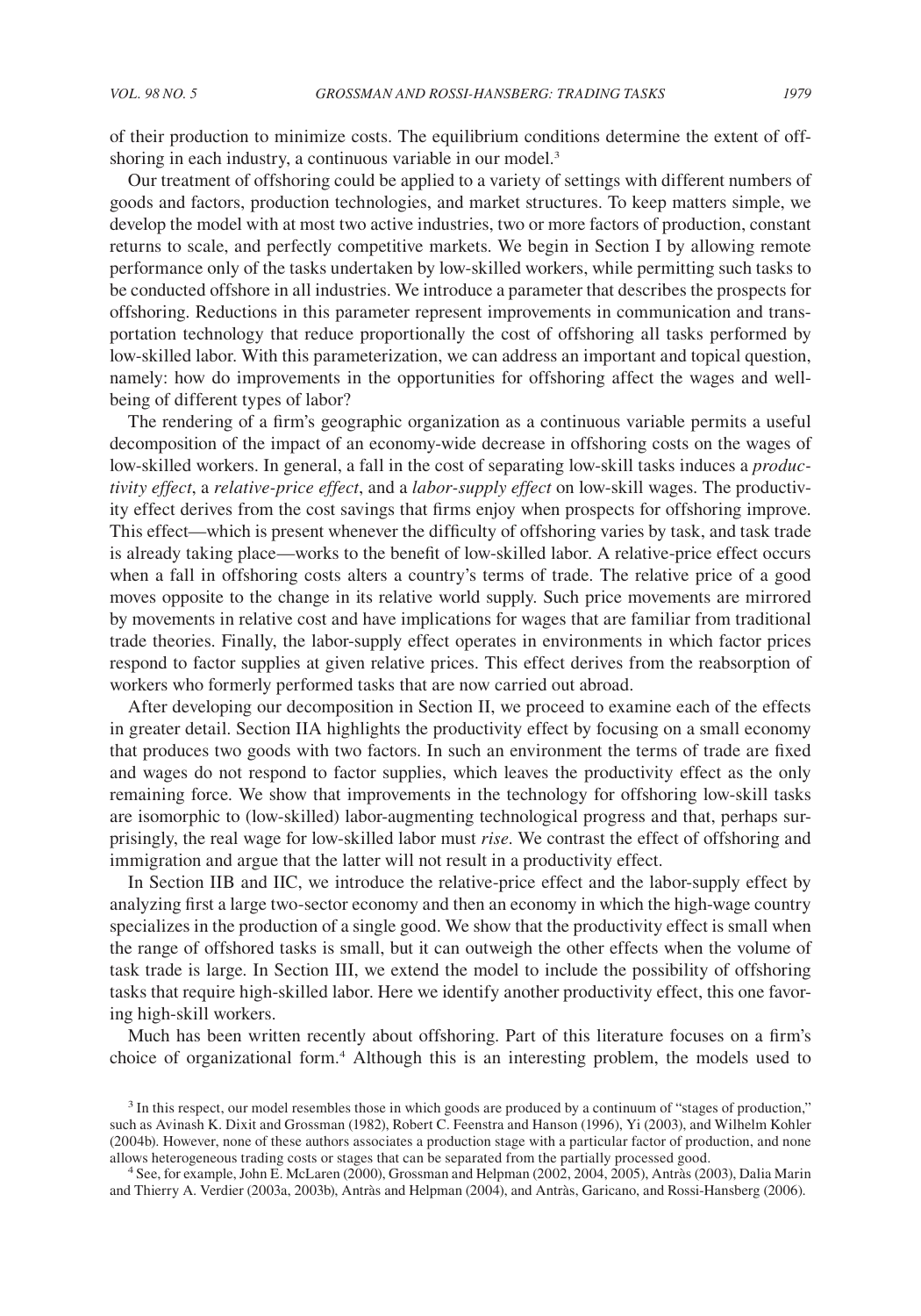address it tend to be complex, incorporating imperfect information and subtle contracting or matching problems, and so the general equilibrium structure has been kept to a bare minimum. Another strand of literature, closer in spirit to this paper, models "fragmentation" of the production process. This has been conceived as the breakdown of technology for producing some good into discrete parts that can be separated in space.<sup>5</sup> The effects of such fragmentation hinge critically on the industry in which it occurs and the factor intensities of the fragments. A useful taxonomy has emerged, with a myriad of interesting possibilities, but general principles have been obscure. By treating offshoring as a continuous and ubiquitous phenomenon, we are able to synthesize this literature and lay bare its unifying principles. Another related literature examines globalization in models with tradeable intermediate inputs.6 The distinction between "tasks" and "intermediate inputs" is largely semantic, but our incorporation of heterogeneous trade costs distinguishes our analysis from these earlier papers. The assumption of uniform (or zero) costs of trading intermediate goods has led the authors of these studies to overlook the positive productivity effect.

In sum, our paper makes two distinct contributions. First, it provides a simple and tractable model of offshoring that can be used for many purposes. By modeling the production process as a continuum of tasks, we are able to provide a novel decomposition of the effects of a fall in offshoring costs. Our second contribution is to uncover the productivity effect and to show that this effect is analogous to *factor-augmenting* technological change.7 We characterize this effect fully and show that it typically grows with the volume of offshoring.

## **I. The Model**

We conceptualize the production process in terms of tasks. Each task requires the input of some single factor of production. Some tasks can be performed by workers who have relatively little education or training, while others must be performed by workers who have greater skills. We refer to the former as "*L*-tasks" and the latter as "*H*-tasks." There may be still other tasks that are performed by other factors of production such as capital or additional categories of labor.

Firms in the home country can produce two goods, *X* and *Y*, with constant returns to scale. The production of a unit of either good involves a continuum of *L*-tasks, a continuum of *H*-tasks, and possibly other sets of tasks as well. Without loss of generality, we normalize the measure of tasks in each industry that employ a given factor of production to equal one. Moreover, we define the tasks so that, in any industry, those that can be performed by a given factor require similar amounts of that factor when performed at home. In other words, if *L*-tasks *i* and *i'* are undertaken at home in the course of producing good *j*, then firms use the same amount of domestic low-skilled labor to perform task  $i$  as they do to perform task  $i'^{8}$ . The industries may differ in their factor intensities, which means, for example, that a typical *L*-task in one industry may use a greater input of domestic low-skilled labor than an *L*-task in the other industry.

5 See, for example, Ronald W. Jones and Henryk Kierzkowski (1990, 2001), Alan V. Deardorff (2001a, 2001b), Hartmut Egger and Josef Falkinger (2003), and Kohler (2004a). Kohler (2004b) incorporates a continuum of fragments, but assumes uniform trading costs and allows fragmentation in only one industry.<br><sup>6</sup> See, for example, Feenstra and Hanson (1996) and Yi (2003).

7 Jones and Kierzkowski (1990, 2001), Sven W. Arndt (1997), Egger and Falkinger (2003), and Kohler (2004a, b) have recognized the analogy between fragmentation of the production process in some industry and technological progress in that same industry. Egger (2002) allows fragmentation in both sectors of a two-sector economy and points out the possibility of Pareto gains from an expansion of offshoring when the two sectors experience similar cost savings. These authors have not provided a natural framework to treat economy-wide offshoring and so have not drawn the connection we do between offshoring and factor-augmenting technological change.<br><sup>8</sup> If one task needed to produce some good requires twice as much labor as another, we can always consider the

former to be two tasks when assigning indexes to the tasks.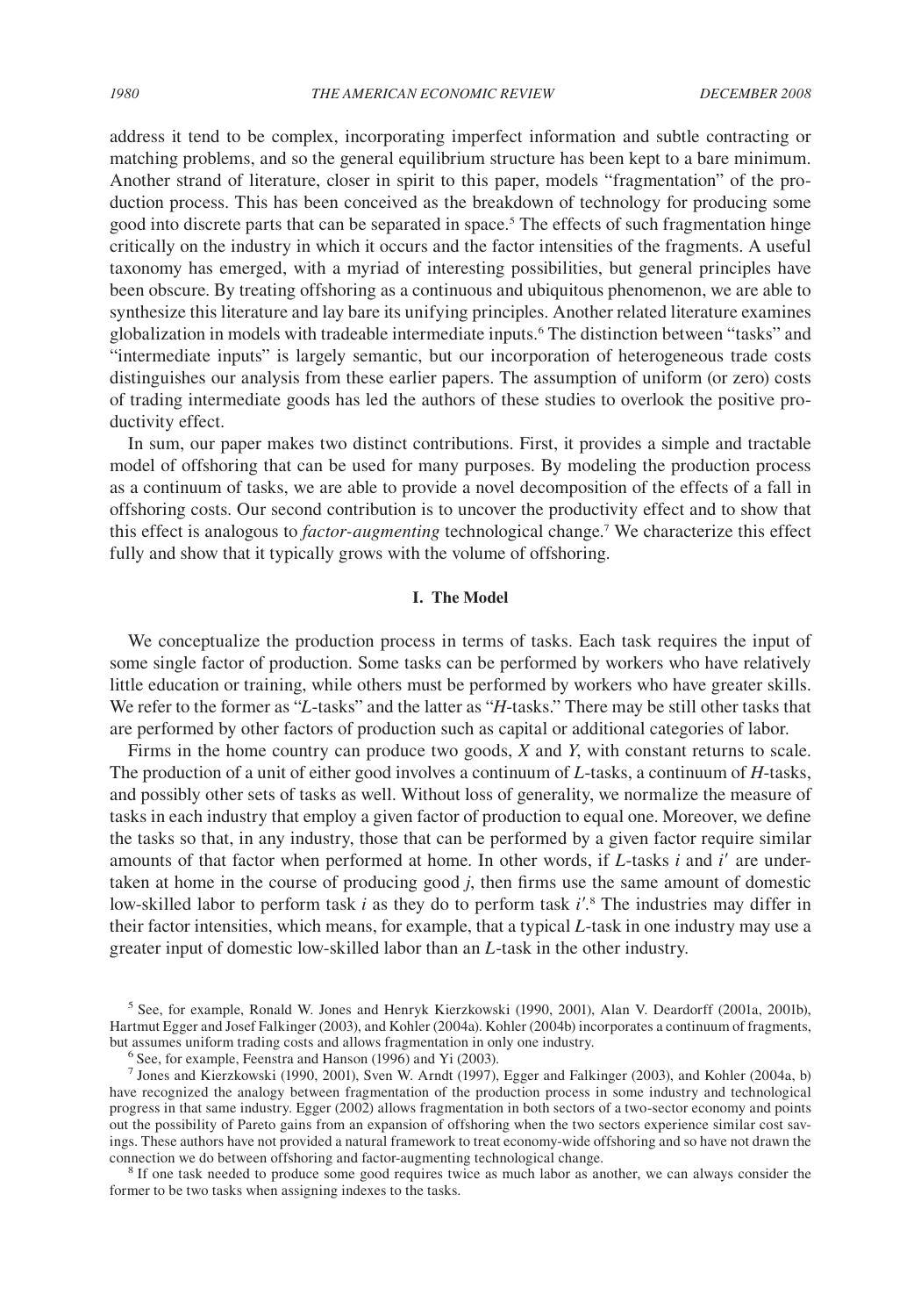It is easiest to describe the production technology for the case in which substitution between the different tasks is impossible. We begin with this case and introduce the opportunities for offshoring. Then we return to the issue of task substitution and describe a more flexible technology.

If a production technology admits no substitution between factors or tasks, then each task must be performed at a fixed intensity in order to produce a unit of output. That is, each of the unit measures of *L*-tasks must be performed exactly "once" in order to produce a unit of output of good *j*, and similarly for each of the *H*-tasks and each of any other types of tasks that are part of the production process.<sup>9</sup> In industry *j*, a firm needs  $a_{jj}$  units of domestic factor *f* to perform a typical *f*-task once. Since the measure of *f*-tasks has been normalized to one for  $f = \{L, H, \ldots\}$ ,  $a_{fi}$  also is the total amount of domestic factor *f* that would be needed to produce a unit of good *j* in the absence of any offshoring. We will take industry *X* to be relatively skill intensive, which means that  $a_{Hx}/a_{Lx} > a_{Hy}/a_{Ly}$ .

Firms can undertake tasks at home or abroad. Tasks can be performed offshore either within or beyond the boundaries of the firm. Much of the recent literature on offshoring distinguishes between firms that are vertically integrated and those that contract out for certain activities. There are many interesting questions about firms' choices of organizational form, but we shall neglect them here for the sake of simplicity. Rather, we assume that a firm needs the same amount of a foreign factor whether it performs a given activity in a foreign subsidiary or it outsources the activity to a foreign supplier. In either case, the factor requirement is dictated by the nature of the task and by the firm's production technology.

As we noted in the introduction, some tasks are more difficult to offshore than others. The cost of offshoring a task may reflect how difficult it is to describe using rules-based logic, how important it is that the task be delivered personally, how difficult it is to transmit or transport the output of the activity, or all of the above (and more). For our purposes, we simply need to recognize these differences, as we take the costs of offshoring the various tasks to be exogenous. For the time being, we focus sharply on the offshoring of tasks performed by low-skilled labor by assuming that it is prohibitively costly to separate all other tasks from the headquarters. We will examine the offshoring of high-skill tasks in Section III.

We index the *L*-tasks in an industry by  $i \in [0,1]$  and order them so that the costs of offshoring are nondecreasing. A simple way to model the offshoring costs is in terms of input requirements: a firm producing good *j* that performs task *i* abroad requires  $a_{Lj}\beta t_i(i)$  units of foreign labor, where  $\beta$  is a shift parameter that we will use in Section II and beyond to study improvements in the technology for offshoring. We assume that  $t_i(\cdot)$  is continuously differentiable and that  $\beta t_j(i) \geq 1$  for all *i* and *j*. Our ordering of the tasks implies that  $t'_j(i) \geq 0$ . In the main text we will go further in taking this schedule to be strictly increasing, because this simplifies the exposition considerably. The appendix in Grossman and Rossi-Hansberg (2006) takes up the case in which the schedule has flat portions.10

Which industry finds it easier to move its *L*-tasks offshore? Note that this question is different from asking whether it is easier to offshore tasks performed by low-skilled workers or highskilled workers. The two industries may share a set of common *L*-tasks—such as data entry, call center operations, and simple record-keeping and inventory control—for which the costs of offshoring are similar. Other tasks performed by low-skilled labor may differ across industries,

<sup>9</sup> We place quotation marks around "once," because there is no natural measure of the intensity of task performance.<br><sup>10</sup> The *t<sub>i</sub>*( $\cdot$ ) schedule has a flat portion when a finite measure of tasks is equally costly to trade. On the one hand, this

would seem possible in light of footnote 8, where we note that the "same" task may receive multiple indexes in order that all tasks use the same amount of a factor. On the other hand, if tasks are perfectly divisible into finer subtasks that are not exactly the same, then it may be plausible to assume that all finite measures of tasks bear slightly different offshoring costs.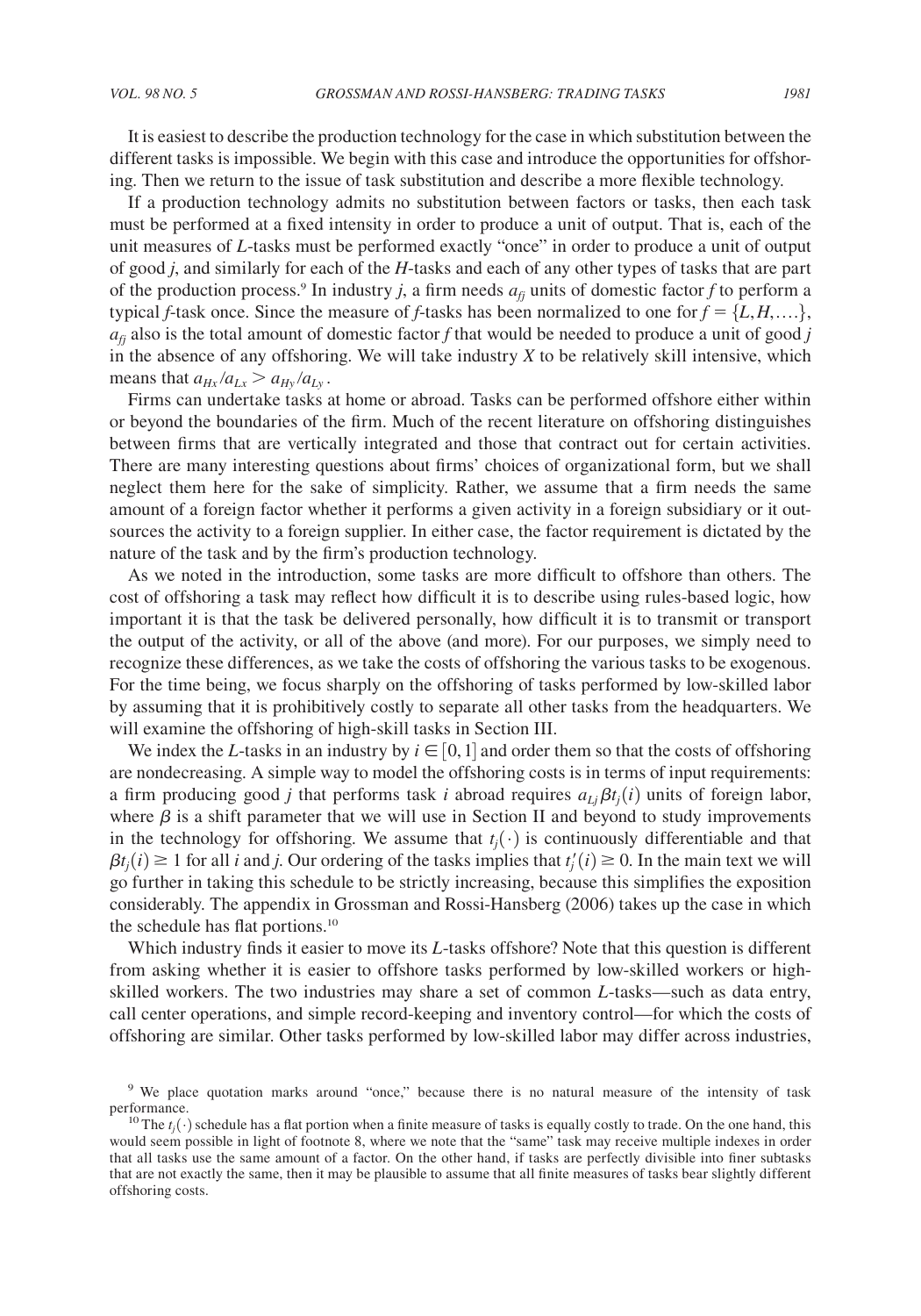but we know of no evidence to suggest that such tasks can more readily be moved offshore in labor-intensive sectors than in skill-intensive sectors (or vice versa). Indeed, improvements in transportation and communications technology have spurred the rapid growth of offshoring in a wide range of sectors. For this reason, we take as our benchmark the case in which offshoring costs are similar in the two industries, i.e.,  $t_x(i) = t_y(i) = t(i)$ . But we will briefly address other possibilities in Section IIA.

We return now to the issue of factor and task substitution. Our framework can readily accommodate substitution between *L*-tasks and *H*-tasks (or tasks that use other factors) and substitution among the tasks that use a particular factor. But, to keep matters simple, we introduce only the former type of substitution in this paper.<sup>11</sup> The production technology may allow a firm to vary the intensities of *L*-tasks and *H*-tasks (and any other tasks) that it performs to produce a unit of output. For example, a firm might conduct the set of assembly (*L*) tasks repeatedly and oversight (*H*) tasks rarely, and thereby accept a relatively low average productivity of low-skilled labor, or it might conserve on assembly tasks by monitoring the low-skilled workers more intensively. The intensity of task performance is captured in our framework by the amount of the domestic factor that is used to perform a typical task at home. When substitution between *L*-tasks and *H*-tasks (and any others) is possible,  $a_{Li}$  and  $a_{Hj}$  become choice variables for the firms, who select these variables to minimize cost subject to a constraint that the chosen combination of task intensities are sufficient to yield a unit of output. A firm that chooses *aLj* for the intensity of its *L*-tasks must employ  $a_{Li}\beta t(i)$  units of foreign labor to perform task *i* offshore.<sup>12</sup>

We are ready to describe an equilibrium with trade in goods and tasks. Let *w* and *w\** be, respectively, the home and foreign wage of low-skilled workers, and suppose that  $w > \beta t(0)w^*$ , so that it is profitable for home firms to conduct some tasks abroad. Home firms offshore *L* -tasks in order to take advantage of the lower foreign wage, but they bear an administrative cost for doing so that varies with the nature of the job. In each industry, the marginal task performed at home has the same index *I*, which is determined by condition that the wage savings just balance the offshoring costs, or

$$
(1) \t\t\t w = \beta t(I) w^*.
$$

In a competitive economy, the price of any good is less than or equal to the unit cost of production, with equality whenever a positive quantity of the good is produced. The unit cost of producing good *j* is the sum of the wages paid to domestic low-skilled labor, the wages paid to foreign labor for tasks performed offshore, the wages paid to domestic skilled labor for the unit measure of *H*-tasks, and the payments to any other factors of production. Considering firms' optimal choices of intensity  $a_{Li}$ ,  $a_{Hi}$ , etc., and the optimal offshoring of *L*-tasks, we have

(2) 
$$
p_j \leq wa_{Lj}(\cdot)(1-I) + w^* a_{Lj}(\cdot) \int_0^I \beta t(i) \, di + sa_{Hj}(\cdot) + \dots,
$$
 for  $j = x, y$ ,

where *s* denotes the high-skill wage, and the arguments in the function for the factor intensity  $a_{Fj}$  (which have been suppressed for the time being) are the relative costs of the various sets of tasks when they are located optimally. Notice that the wage bill for domestic low-skilled labor reflects the fraction  $1 - I$  of *L*-tasks that are performed at home and that the wage bill for foreign

<sup>&</sup>lt;sup>11</sup> Substitution among the tasks that use a particular factor could be introduced by assuming that such tasks generate an aggregate input that might, for example, be modeled as a constant-elasticity-of-substitution function of the intensity with which each task is performed. Qualitative results similar to those derived here will apply whenever the substitution among tasks using a given factor is less than perfect.

 $12$  Throughout the paper we assume that the characteristics of a given task do not vary depending on where the task is performed. Hence, foreign and local tasks of a given type are perfect substitutes in production.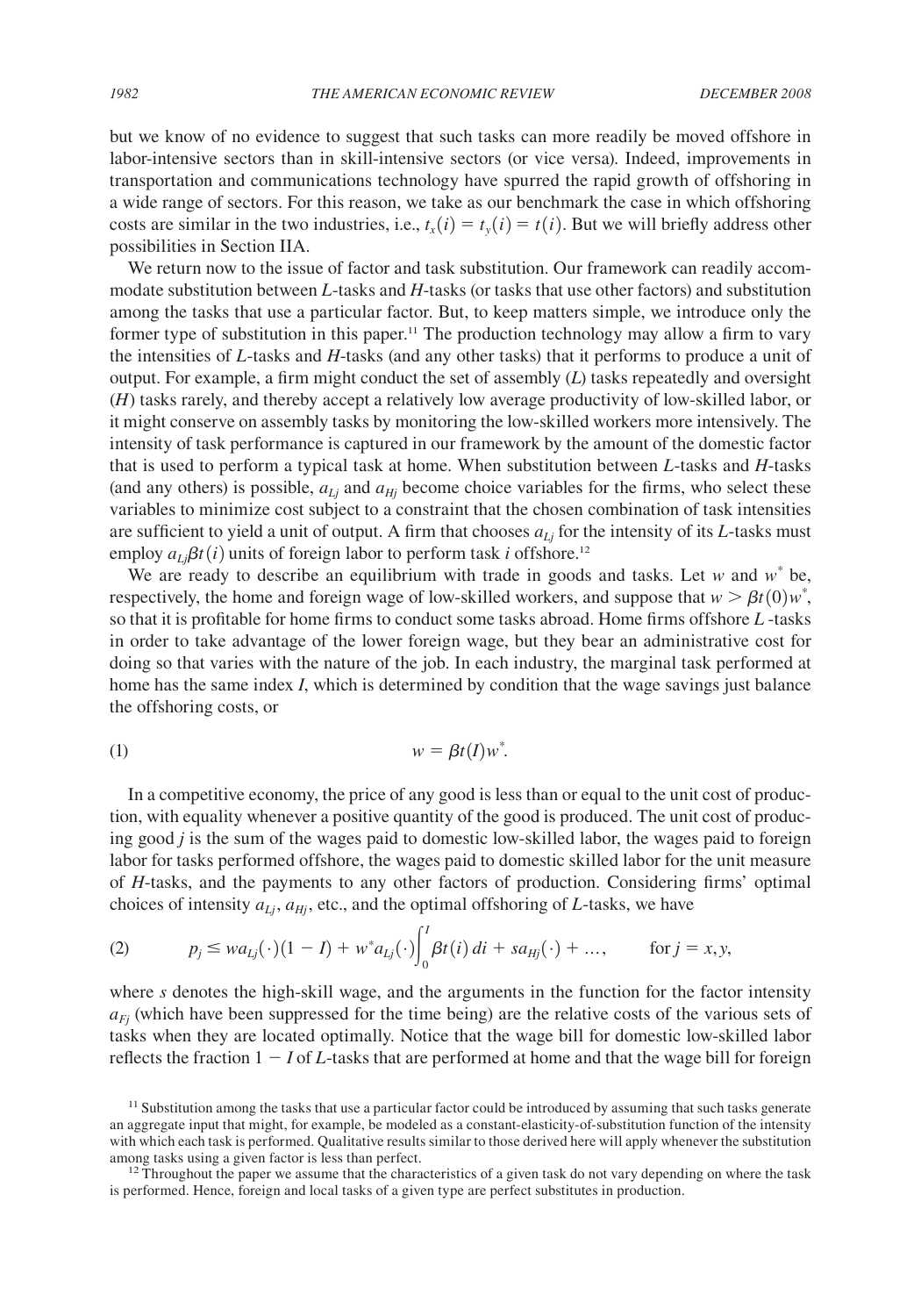low-skilled workers includes the costs of the "extra" inputs that are needed to do jobs from a distance; i.e., the costs of offshoring. The ellipses at the end of the inequality leave open the possibility that there are additional factors and additional tasks besides those performed by lowskilled and high-skilled labor.

By substituting for  $w^*$  using (1), we can rewrite (2) as

(3) 
$$
p_j \leq w a_{Lj}(\cdot) \Omega(l) + s a_{Hj}(\cdot) + \dots, \quad \text{for } j = x, y,
$$

where

$$
\Omega(I) \equiv 1 - I + \frac{\int_0^I t(i) \, di}{t(I)}.
$$

The first term on the right-hand side of (3) is the total cost of the unit measure of *L*-tasks in light of the profit-maximizing geographic allocation of these tasks. Notice that this cost is proportional to the chosen (or technologically fixed) intensity of task performance, with proportionality factor  $w\Omega(I)$ . Thus,  $w\Omega(I)$  is the average cost of the low-skilled labor used to perform *L*-tasks, while *s* is the average cost of the skilled labor used to perform *H*-tasks. These average factor costs are the arguments in the  $a_{\hat{p}}(\cdot)$  functions, because the tasks using a given factor are performed in fixed combination. Notice, too, that  $t'(i) > 0$  for all  $i \in [0,1]$  implies that  $\Omega(I) < 1$  for  $I > 0$ ; i.e., offshoring reduces the wage bill in proportion to the cost of performing all *L*-tasks at home, as long as some tasks are performed abroad.

Next consider the domestic factor markets. The market for low-skilled labor clears when employment by the two industries in the tasks performed at home exhausts the domestic factor supply, *L*. Each firm completes a fraction  $1 - I$  of *L*-tasks at home, and an *L*-task in industry *j* employs *aLj* units of labor per unit of output. Letting *x* and *y* denote the outputs of the two industries, we have  $(1 - I)a_{Lx}(\cdot)x + (1 - I)a_{Ly}(\cdot)y = L$ , or

(4) 
$$
a_{Lx}(\cdot)x + a_{Ly}(\cdot)y = \frac{L}{1 - I}.
$$

This way of writing the market-clearing condition highlights the fact that offshoring leverages the domestic factor supply; i.e., that an expansion in *I* is like an increase in *L*. For skilled labor, *H*, we have the usual

$$
a_{Hx}(\cdot)x + a_{Hy}(\cdot)y = H,
$$

because we are assuming for the time being that tasks requiring skilled labor cannot be performed remotely. Conditions analogous to (5) apply for any additional factors that may take part in the production process.<sup>13</sup>

Lastly, we have the markets for consumer goods. We assume as usual that households have identical and homothetic preferences around the globe and take good *X* as numeraire. If the home country is small in relation to the size of world markets, the relative price *p* can be treated

<sup>&</sup>lt;sup>13</sup> We assume that factor markets are competitive so firms have no monopsony power. We might alternatively assume that firms can keep some of the benefits that result from a reduction in offshoring costs by using their monopsony power in factor markets. Similarly, we might assume that a reduction in offshoring costs enhances firms' market power. Then there would be an additional channel through which offshoring could affect wages. To keep our analysis as simple as possible, however, we maintain the assumption of competitive markets throughout the paper.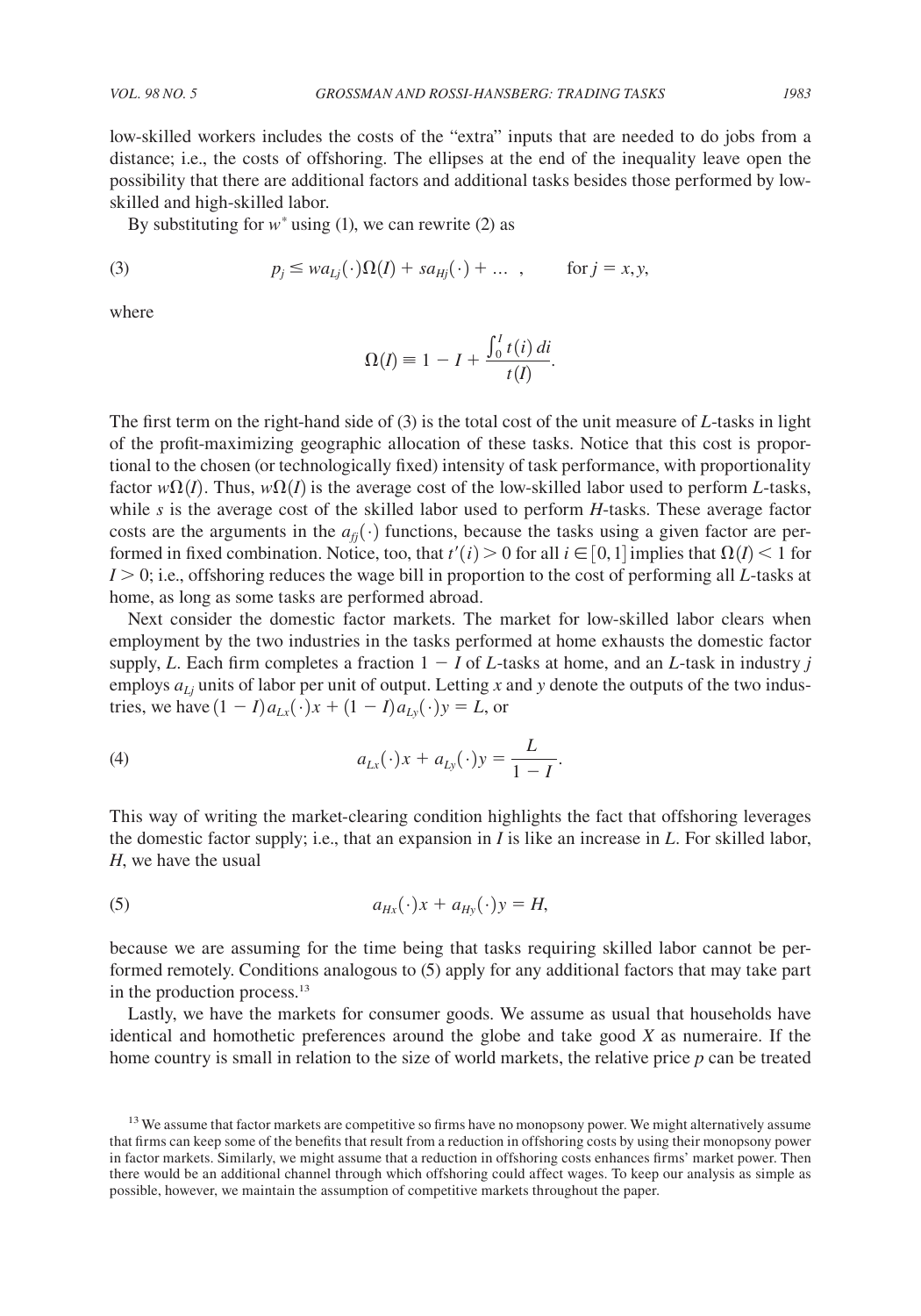as exogenous by the domestic economy. If the home country is large, the relative price is determined by an equation of world relative demands and world relative supplies. We shall refrain from writing this equation explicitly until we need it in Section IIB below.

### **II. Decomposing the Wage Effects of Offshoring**

The Internet allows nearly instantaneous transmission of information and documents. Cellular telephones connect remote locations that have limited access to land lines. Teleconferencing provides an ever closer approximation of face-to-face contact. These innovations and more have dramatically reduced the cost of offshoring. We model such technological improvements as a decline in  $\beta$  and use comparative-static methods to examine their effects.

In this paper, we are most interested in the effects of offshoring on domestic factor prices. Before proceeding to particular trading environments, we identify the various channels through which changes in the opportunities for offshoring affect the wages of low-skilled and highskilled labor. Our decomposition results from differentiating the system of zero-profit and factormarket clearing conditions and taking  $\Omega$ ,  $p$ , and *I* as exogenous variables for the moment. Of course, these variables are endogenous to the full equilibrium, and we shall treat them as such in the subsequent analysis.

When both industries are active, the pair of zero-profit conditions in (3) hold as equalities. These two equations, together with the factor-market clearing conditions that apply for all of the inelastically supplied factors, allow us to express the vector of domestic factor prices and the two output levels as functions of p, I, and  $\Omega$ . After totally differentiating this system of  $2 + v$  equations (where  $\nu$  is the number of factors), we can write the expression for the (proportional) change in the wage of low-skilled labor as

(6) 
$$
\hat{w} = -\hat{\Omega} + \mu_1 \hat{p} - \mu_2 \frac{dI}{1 - I},
$$

where the  $\mu_i$ 's collect all the terms that multiply  $dp/p$  and  $dI/(1 - I)$ , respectively.

We call the first term on the right-hand side of (6) the *productivity effect*. As the technology for offshoring improves  $(d\beta \le 0)$ , the cost of performing the set of *L*-tasks declines in both industries ( $\hat{\Omega}$  < 0).<sup>14</sup> A firm's cost savings are proportional to its payments to low-skilled labor. These savings are much the same as would result from an economy-wide increase in the productivity of low-skilled labor, hence the term we have chosen to describe the effect. The boost in productivity raises firms' demand for low-skilled labor, which tends to inflate their wages, much as would labor-augmenting technological progress.

The second term on the right-hand side of (6) is the *relative-price effect*. A change in the ease of offshoring often will alter the equilibrium terms of trade. If the relative price of the laborintensive good *Y* falls, this typically will exert downward pressure on the low-skill wage via the mechanism that is familiar from Wolfgang F. Stolper and Paul A. Samuelson (1941). Since improvements in the technology for offshoring generate greater cost savings in labor-intensive industries than in skill-intensive industries, ceteris paribus, a fall in  $\beta$  often will induce a fall in

$$
\frac{d\Omega}{dI} = \frac{-\int_0^t t(i) \, di}{[t(I)]^2} t'(I),
$$

which is zero when  $I = 0$  and negative when  $I > 0$ .

<sup>&</sup>lt;sup>14</sup> Strictly speaking, this is true only when  $I > 0$  in the initial equilibrium. Note that  $dI/d\beta < 0$  (as we will argue below) and *I*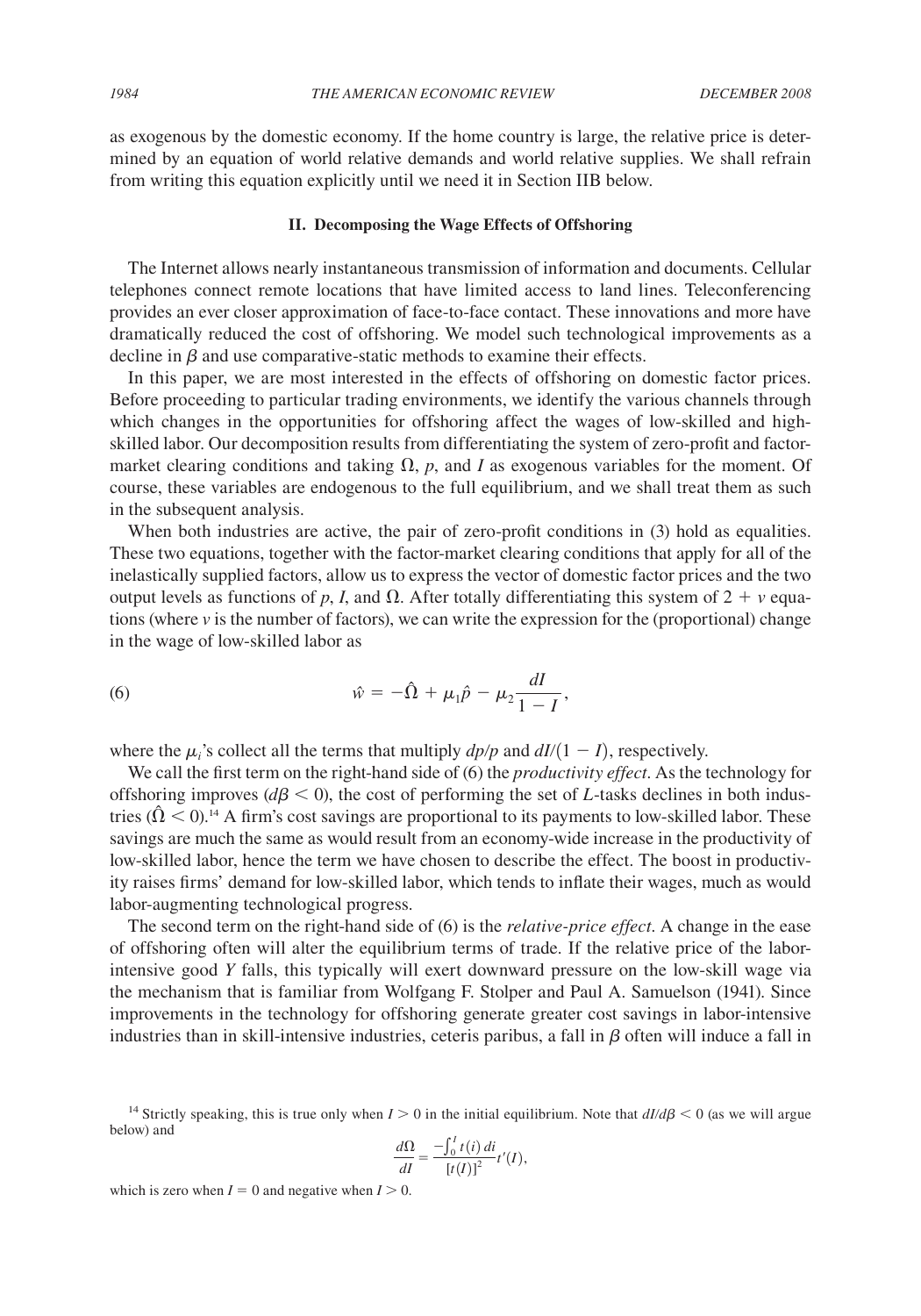the relative price of the labor-intensive good ( $\hat{p}$  < 0). Hence, the relative-price effect typically works to the disadvantage of low-skilled labor, as we will see in Section IIB.

We refer to the final term in (6) as the *labor-supply effect.* As technological improvements in communication and transportation cause the offshoring of *L*-tasks to expand,  $(dI > 0)$ , this frees up domestic low-skilled labor that otherwise would perform these tasks. These workers must be reabsorbed into the labor market, which may (but need not) contribute to a decline in their wages. We see in equation (4) that the domestic economy operates as if it had a labor supply of  $L/(1 - I)$ , which means that an expansion of offshoring of  $dI/(1 - I)$  increases the effective supply of low-skilled labor by a similar amount as would a given percentage growth in the domestic labor supply *L*.

We can also decompose the effects of a decline in the costs of offshoring *L*-tasks on the income of high-skilled labor. Analogous to (6), we find

(7) 
$$
\hat{s} = -\mu_3 \hat{p} + \mu_4 \frac{dI}{1 - I}.
$$

Notice that there is no productivity effect. This is because a fall in  $\beta$  reduces firms' costs of performing their *L*-tasks, without any direct effect on the cost of performing tasks that require highskilled labor. Thus, there is no *direct* boost to productivity of these skilled workers, although there may be indirect effects that result from changes in factor proportions and changes in relative prices. We write the relative-price effect with the opposite sign to that in (6), because, at least in a two-factor model, a movement in relative prices pushes the two factor prices in opposite directions. Similarly, we write the labor-supply effect with a positive sign. Often, an increase in the effective supply of low-skilled labor such as the one that results from increased offshoring will raise the low-skill to high-skill employment ratios in the various industries, thereby increasing the marginal product of skilled labor. However, as we know from standard analyses of the Heckscher-Ohlin model, a change in relative factor supplies may be accommodated by a change in the composition of output, without any response of factor proportions in any industry. In such circumstances, we will have  $\mu_2 = \mu_4 = 0$ .

We turn now to some specific trading environments, where these effects can be isolated and understood more fully. In so doing, we study a full equilibrium in which all relevant variables are treated as endogenous.

# A. *The Productivity Effect*

The productivity effect may seem counterintuitive, because it works to the benefit of the factor whose tasks are being moved offshore. But it arises quite generally in all trading environments in which the volume of offshoring is already positive and the cost of offshoring falls.<sup>15</sup> We devote this section to studying it in some detail.

The productivity effects are seen most clearly in a small Heckscher-Ohlin economy. Consider an economy that takes the relative price  $p$  and the foreign wage  $w^*$  as given and that produces output with only two factors, *L* and *H*. As before, output requires unit measures of *L*-tasks and *H*-tasks, and only the former tasks can be moved offshore at reasonable cost.

<sup>&</sup>lt;sup>15</sup> Feenstra and Hanson (1996) study an expansion in offshoring that is precipitated by growth in the capital stock of the low-wage country. Since they assume that offshoring is costless, their analysis neglects the productivity effect that we have identified here.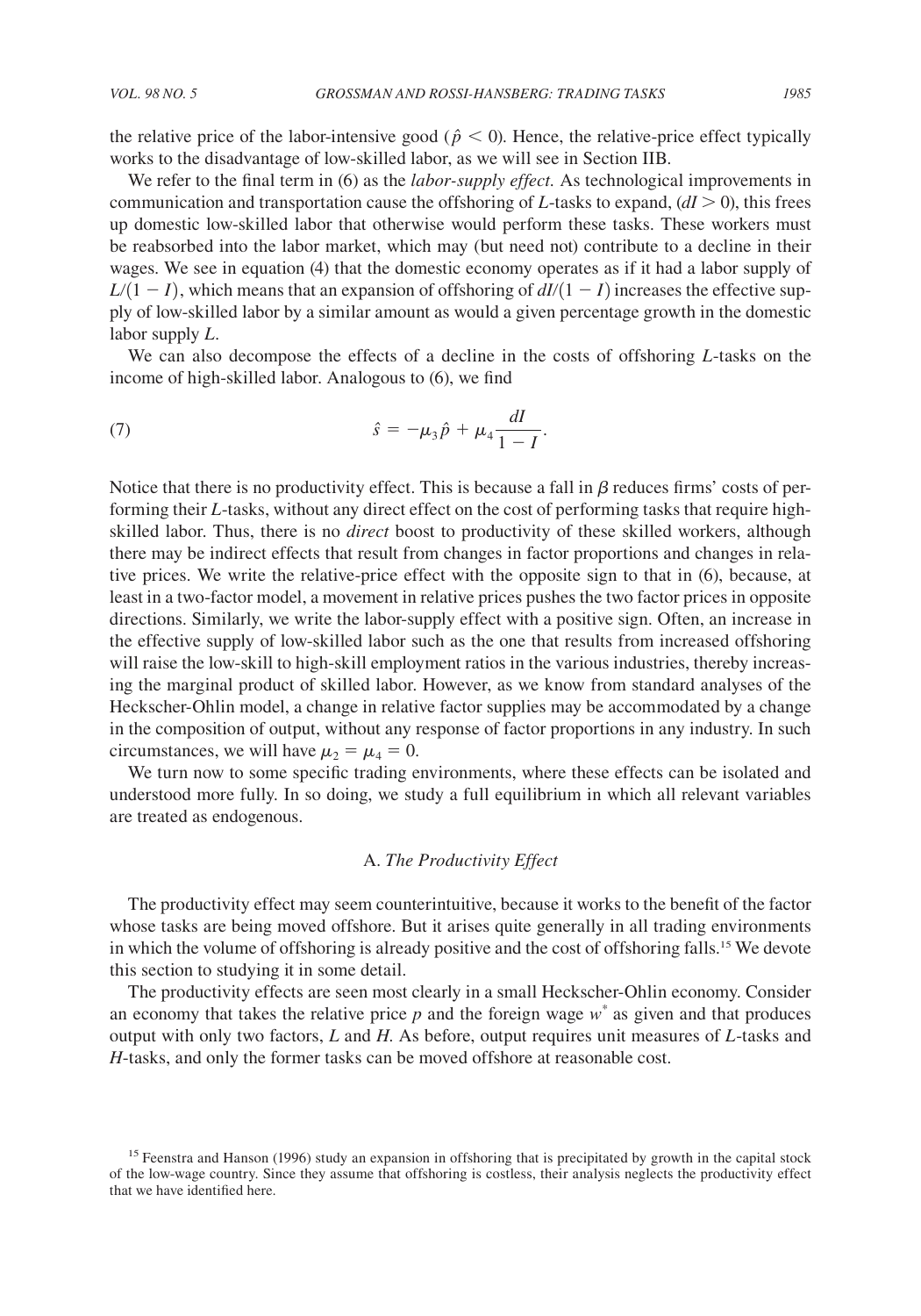Assuming that both industries are active in equilibrium, the zero-profit conditions imply<sup>16</sup>

(8) 
$$
1 = \Omega w a_{Lx}(\Omega w/s) + s a_{Hx}(\Omega w/s)
$$

and

(9) 
$$
p = \Omega w a_{Ly} (\Omega w/s) + s a_{Hy} (\Omega w/s).
$$

Here, we have made explicit the dependence of the production techniques on the relative average factor costs,  $\Omega$ *w/s*, in view of the profit-maximizing choice of offshoring dictated by (1). Since the industries differ in factor intensities, these two equations uniquely determine  $\Omega w$  and *s*, independently of  $\beta$ . Thus, as  $\beta$  falls,  $\hat{w} = -\hat{\Omega}$  and  $\hat{s} = 0$ . We conclude that the productivity effect is the *only* effect that operates in the present setting.<sup>17</sup> The relative-price effects are absent ( $\mu_1$  =  $\mu_3 = 0$ ), because terms of trade are exogenous in a small economy. The labor-supply effects are absent ( $\mu_2 = \mu_4 = 0$ ), because factor prices are insensitive to factor supplies (at given commodity prices) in an economy with equal numbers of primary factors and produced goods.

We can compute the magnitude of the productivity effect by combining  $\hat{w} = -\hat{\Omega}(I)$  and  $\hat{w} =$  $\hat{\beta} + \hat{t}(I)$ , which follows from (1) and the fact that  $w^*$  is fixed for a small country. Solving this pair of equations gives

$$
\hat{w} = -\hat{\Omega} = -\frac{\int_0^I t(i) \, di}{(1 - I)t(I)} \hat{\beta}.
$$

We see that the productivity effect is zero when  $I = 0$ , but strictly positive for all  $I > 0$ . Thus, low-skilled labor benefits from improvements in the technology for offshoring *L*-tasks whenever some task trade already occurs. Moreover, the wage gain from a given percentage reduction in offshoring costs increases monotonically with *I* if  $\eta(i) \equiv t'(i)(1-i)/t(i) < 1$  for all *i*, or if  $\eta(i)$ is constant (i.e.,  $t(i) = (1 - i)^{-\eta}$ ). When one of these conditions is satisfied, it guarantees that the costs of offshoring do not rise "too" fast with *i*. Then  $\partial \hat{\Omega}/\partial I < 0$  and  $\partial \hat{w}/\partial I > 0$ .

How can low-skilled workers benefit when it becomes easier to move the tasks they perform offshore? To answer this question, consider the cost savings generated by an improvement in the technology for offshoring. Firms' costs fall for two reasons. First, the firms elect to relocate tasks that previously were carried out at home. Second, firms save on inframarginal tasks that were conducted abroad even before the drop in  $\beta$ . The envelope theorem implies that the first source of savings is negligible for a small change in  $\beta$ . But the second source of savings is of the first order, provided that there exist some inframarginal tasks (i.e.,  $I > 0$ ). The sectoral composition of these cost savings explains the ultimate gain by domestic, low-skilled labor.

Firms in both industries benefit at the initial factor prices from the reduction in  $\beta$ . But the increase in profitability is greater in the labor-intensive sector than in the skill-intensive sector, because a firm's savings are proportional to the share of *L*-tasks in its total costs. Therefore, the

<sup>&</sup>lt;sup>16</sup> To simplify notation, we suppress the arguments of functions whenever this dependence is clear from the context (e.g., we write  $\Omega$  instead of  $\Omega(t)$ ).<br><sup>17</sup> The exercise we are undertaking here is somewhat artificial inasmuch as we consider a change in technology that

reduces the cost of offshoring in a single, small economy while holding goods prices and foreign wages fixed. This situation can arise only when the costs of offshoring do not also change in other countries that in aggregate are large. Such a scenario would not be an apt description of the recent boom in offshoring triggered by the information technology revolution. Paul R. Krugman (2000) makes a similar point in his critique of Leamer's (1998, 2000) small-country analysis of the effects of factor-biased technological change on factor prices. We intend the small-country analysis only as a pedagogic device that lays bare the source of the productivity effect, not as a realistic description of the recent experience with offshoring of any small, industrialized country.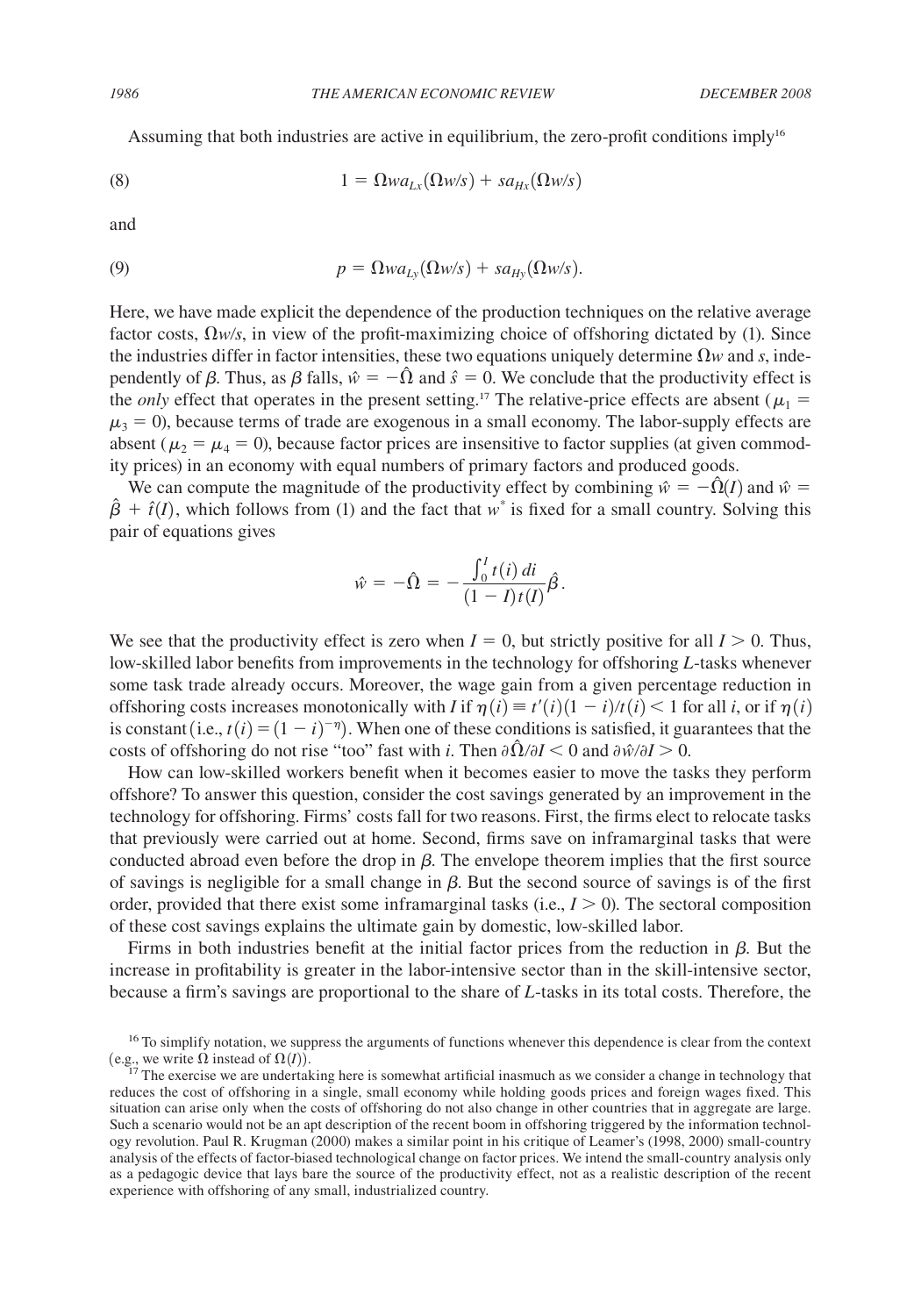labor-intensive industry enjoys the greater increase in profitability at the initial factor prices. As it expands relative to the skill-intensive sector, the economy-wide demand for low-skilled labor grows. Only when the domestic wage rises to fully offset the induced increase in productivity can the profit opportunities in both industries simultaneously be eliminated. In the process, the wage of high-skilled labor is left unchanged. Again, we see the strong analogy between improved opportunities for offshoring and labor-augmenting technological progress.

It is instructive to compare the incidence of a decline in the cost of offshoring with that of a fall in the cost of immigration. Both generate an expansion in the pool of labor available to perform *L*-tasks and both spell an increase in the fraction of these tasks that are performed by foreign-born labor. Yet, we would argue, the implications for domestic wages are very different. Suppose, for the sake of this comparison, that foreign workers can stay in their (large) native country and earn the wage *w\** , or they can move to the home country at the cost of a fraction of their working time. Let this cost vary across individuals, so that potential immigrant *i* captures only the fraction  $1/\beta\tau(i)$  of the domestic wage *w* when he moves to the high-wage country. Assume that foreign workers employed in the home country are equally productive with their domestic counterparts. Then, the marginal immigrant *I* earns the same net income in both locations, or  $w = w^* \beta \tau(I)$ . Note the similarity with equation (1). However, unless the domestic firms know the immigrants' moving costs and can price discriminate in their wage offers, they will pay the same wage *w* to all low-skilled immigrant workers, as well as to all such domestic workers. As the cost of immigration falls, rents accrue to the immigrants, *but not to the domestic firms*. Hence, there is no increase in profitability and no pressure for domestic wages to change (as long as the economy remains incompletely specialized). The difference between falling costs of offshoring and falling costs of immigration is that the former create rents for domestic firms which ultimately accrue to domestic factors in the general equilibrium—whereas the latter create rents for the immigrants.

Until now, we have assumed that the distribution of offshoring costs by task is the same in both industries. What if they are different? Suppose first that it is possible to offshore tasks only in the labor-intensive industry and that the technology for offshoring these tasks improves. This is like labor-augmenting technological progress concentrated in industry *Y*. The wage of low-skilled workers will rise by more than the percentage fall in  $\Omega<sub>y</sub>$ , and the wage of high-skilled workers will fall.<sup>18</sup> In contrast, if the offshoring of *L*-tasks is possible only in the skill-intensive industry, then an improvement in the technology for offshoring will raise the wage of high-skilled labor and reduce that of low-skilled labor. These scenarios are quite similar to those analyzed by Jones and Kierzkowski (2001), where they considered the effects of fragmentation of the production process in a single industry. They showed that technological improvements that make it possible to import a component that formerly had to be produced at home are like productivity gains in the industry where this occurs. They also noted the analogy of such fragmentation with industryspecific technological progress, which, in a small country, benefits the factor that is used intensively in the industry that reaps the productivity gains. The main difference between their result and ours is that they identify a productivity gain for the industry in which fragmentation occurs,

<sup>18</sup> We define  $\Omega_y = 1 - I_y + \int_0^{I_y} t_y(i) \, di/t_y(l_y)$ , where  $I_y$  is the fraction of tasks performed offshore in industry *Y*. It is straightforward to calculate that

$$
\hat{w} = -\hat{\Omega}_y \left( \frac{\theta_{Hx} \theta_{Ly}}{\theta_{Hx} \theta_{Ly} - \theta_{Lx} \theta_{Hy}} \right) > -\hat{\Omega}_y \ge 0
$$

and

$$
\hat{s} = -\frac{\theta_{Lx}}{\theta_{Hx}}\hat{w} < 0,
$$

where  $\theta_{fj}$  is the cost share of *f*-tasks in industry *j*.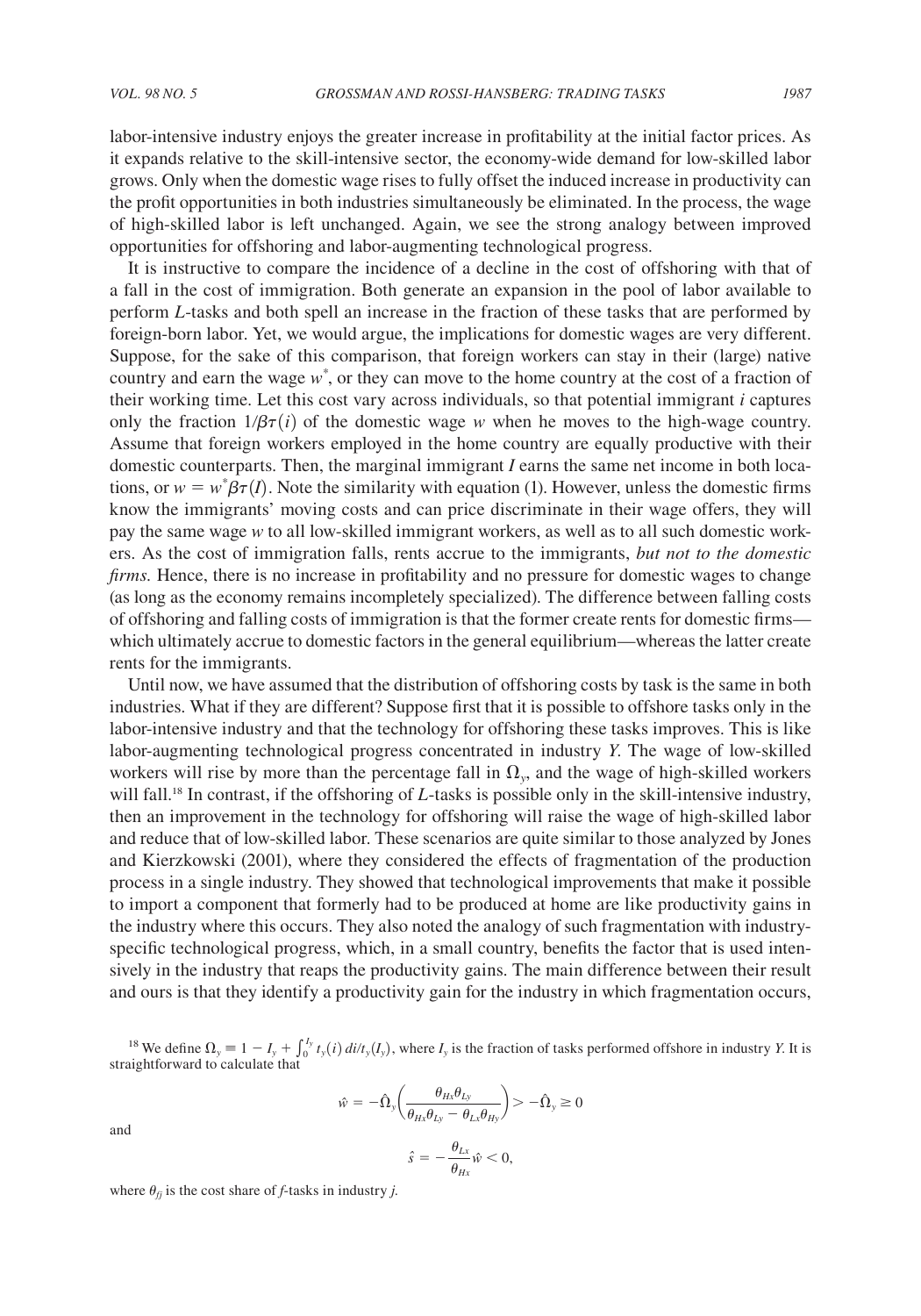whereas we associate the productivity gain with the factor performing tasks that become cheaper to trade. When offshoring costs fall for one factor and in one industry, the implications of the alternative approaches converge.19

More generally, we can write the wage response to a change in the ease of offshoring that affects the two industries differently as

$$
\hat{w} = \frac{\frac{\theta_{Hx}}{\theta_{Lx}}(-\hat{\Omega}_y) - \frac{\theta_{Hy}}{\theta_{Ly}}(-\hat{\Omega}_x)}{\frac{\theta_{Hx}}{\theta_{Lx}} - \frac{\theta_{Hy}}{\theta_{Ly}}},
$$

where  $\Omega_x$  is defined analogously to  $\Omega_y$ . In the numerator, the productivity gain in the laborintensive industry *Y* is weighted by the factor-share ratio,  $\theta_{Hx}/\theta_{Lx}$ , which exceeds the weight  $\theta_{Hy}/\theta_{Lx}$  $\theta_{Ly}$  on the productivity gain in the skill-intensive industry. The denominator is always positive. Therefore, the low-skill wage rate will rise if the productivity gains are similar in the two industries, or if that in the labor-intensive sector is larger. The link between a decline in the cost of task trade and the relative sizes of the productivity gains in the two industries is, however, not obvious when the industries have different trade cost schedules. Take, for example, the case in which  $t_x(i) = \alpha t_y(i)$  and both schedules are multiplied by a common factor  $\beta$ . Then, as  $\beta$  falls, the cost of offshoring the task with index *i* falls by the same percentage amount in both industries (so  $\hat{\Omega}_x(i) = \hat{\Omega}_y(i)$  all *i*), but since the industries do not offshore the same fractions of tasks, the productivity gains are not the same. In fact, the industry in which task trade is less costly offshores a larger fraction of tasks; i.e.,  $I_x > I_y$  if and only if  $\alpha < 1$ . But this alone does not guarantee a larger productivity gain for the industry with the lower cost of offshoring. We define  $\eta_i(i)$  $\equiv t'_i(i)(1-i)/t_i(i)$  for  $i = x, y$ , analogous to our definition of  $\eta(i)$  above. Then, if  $\eta_x$  and  $\eta_y$  are constants, or if  $\eta_x(I_x) < 1$  and  $\eta_y(I_y) < 1$ ,  $\Omega_i(i)$  is increasing in *i* and the industry with the greater ease of offshoring will experience the larger productivity gain when  $\beta$  falls.

Turning to the high-skill wage, we find

$$
\hat{s} = \frac{\theta_{Ly}\theta_{Lx}}{\theta_{Ly} - \theta_{Lx}} [(-\hat{\Omega}_x) - (-\hat{\Omega}_y)].
$$

Since  $\theta_{Ly} > \theta_{Lx}$ , skilled labor benefits from a fall in offshoring costs in a small country if and only if the induced productivity gain in the skill-intensive sector exceeds that in the labor-intensive sector.

## B. *The Relative-Price Effect*

To examine the relative-price effect, we relax the small-country assumption. Now we need equilibrium conditions for the foreign country and a reason why factor prices differ across countries. To this end, we assume that indigenous firms in the foreign country use inferior technologies. The technology gap generates factor prices that are lower in the foreign country than those in the home country. Since all task trade is costly, only the firms in the technologically

<sup>&</sup>lt;sup>19</sup> See also Leamer (1998, 2000), who emphasizes that the factor bias of technological progress has no bearing on the implications for factor prices in a small open economy. Rather, what matters for the wage response is the sector in which the technological progress takes place. But note Krugman's (2000) critique of the small-economy assumption in the context of *global* technological change, as discussed in footnote 17.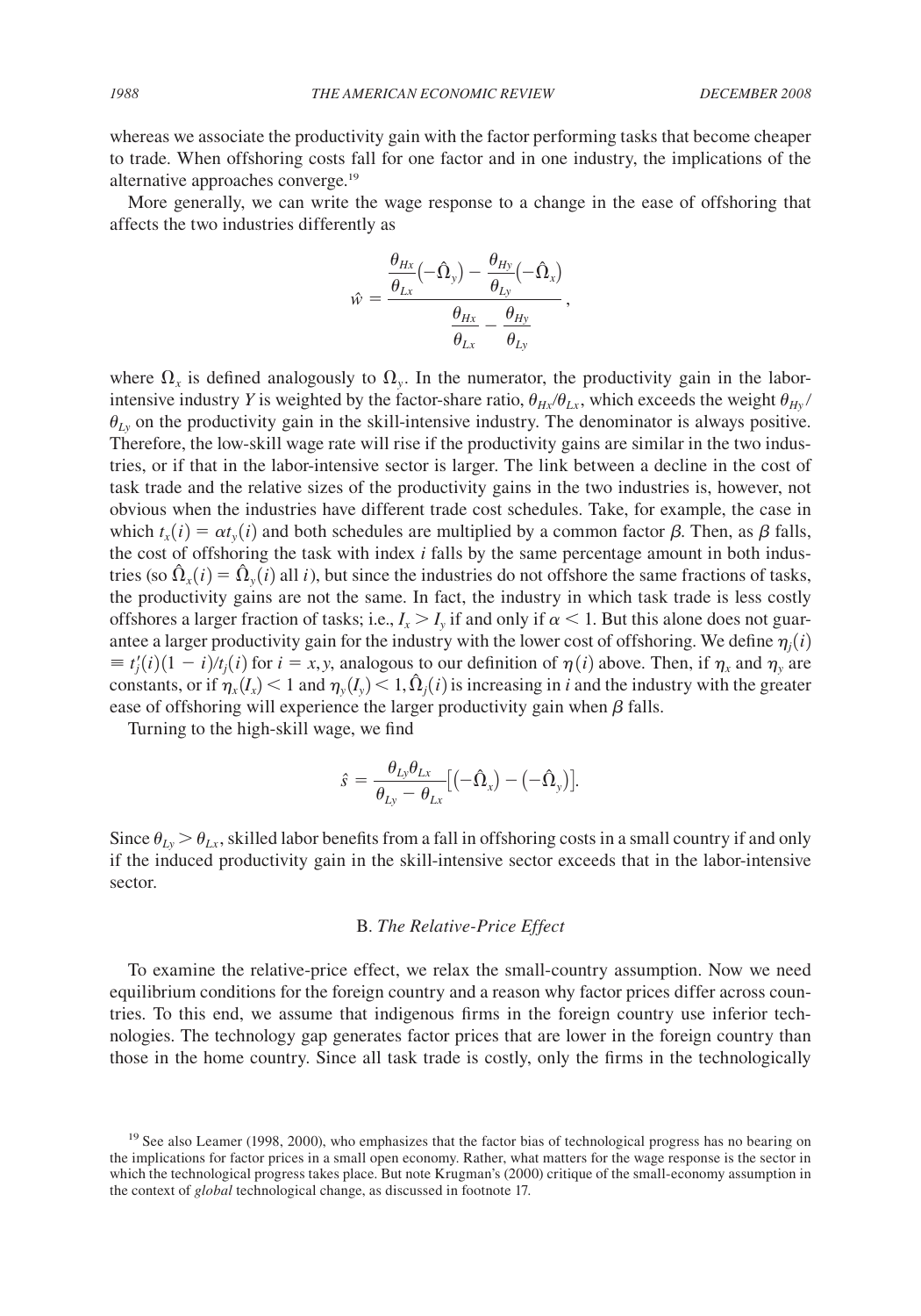advanced country engage in offshoring. We return to our benchmark case in which the offshoring of *L*-tasks has the same distribution of costs in the two industries.

More specifically, we let  $A^*$  > 1 denote the Hicks-neutral technological inferiority of foreign firms in both industries. This means that, were a foreign firm to perform all tasks at the same intensities as a domestic firm, its output would be only 1/*A\** times as great. Assuming incomplete specialization in the foreign country, the zero-profit conditions for indigenous foreign firms imply

(10) 
$$
1 = A^* w^* a_{Lx} (w^* / s^*) + A^* s^* a_{Hx} (w^* / s^*)
$$

and

(11) 
$$
p = A^* w^* a_{Ly} (w^* / s^*) + A^* s^* a_{Hy} (w^* / s^*).
$$

Comparing (8) and (9) with (10) and (11), we see that incomplete specialization in both countries implies "adjusted factor price equalization"; that is,  $w\Omega = w^*A^*$  and  $s = s^*A^*$ .

In such an equilibrium, home firms choose their production techniques based on the relative average factor costs  $w\Omega/s$ . Foreign firms choose theirs based on the relative factor prices  $w^*/s^*$ . Therefore, with adjusted factor price equalization, the relative cost-minimizing techniques are the same in the two countries, i.e.,  $a_{\hat{B}}A^* = a_{\hat{B}}^*$ . The foreign factor-market clearing conditions can be written as

$$
A^* a_{Lx} x^* + A^* a_{Ly} y^* + \beta \int_0^l t(i) \, di \left( a_{Lx} x + a_{Ly} y \right) = L^*
$$

and

$$
A^* a_{Hx} x^* + A^* a_{Hy} y^* = H^*,
$$

where *x\** and *y\** are the industry outputs of indigenous foreign firms in industries *X* and *Y*, and  $L^*$  and  $H^*$  are the foreign endowments of low-skilled and high-skilled labor. Here, the demand for foreign low-skilled labor comprises three terms: the demand by indigenous foreign firms in industry *X*, the demand by indigenous foreign firms in industry *Y*, and the demand by home firms in both industries that are offshoring the set of *L*-tasks with indexes  $i \leq I$ . The demand for foreign high-skilled labor comprises only the demands of the two foreign industries, because the offshoring of *H*-tasks still is assumed to be impossible.

Now, we combine the factor-market clearing conditions for the foreign country with those for the home country to derive expressions for the world outputs of the two goods. We find $2^{\circ}$ 

20 As an intermediate step, we note that

$$
a_{Lx}x^* + a_{Ly}y^* = \frac{L^*}{A^*} - \frac{\beta}{(1 - I)A^*} \left[ \int_0^l t(i) \, di \right] L
$$

and

$$
a_{Hx}x^* + a_{Hy}y^* = \frac{H^*}{A^*}.
$$

Now, we can solve for  $x^*$  and  $y^*$ , and similarly for x and y, and sum the home and foreign outputs of a good to arrive at the expressions in the text.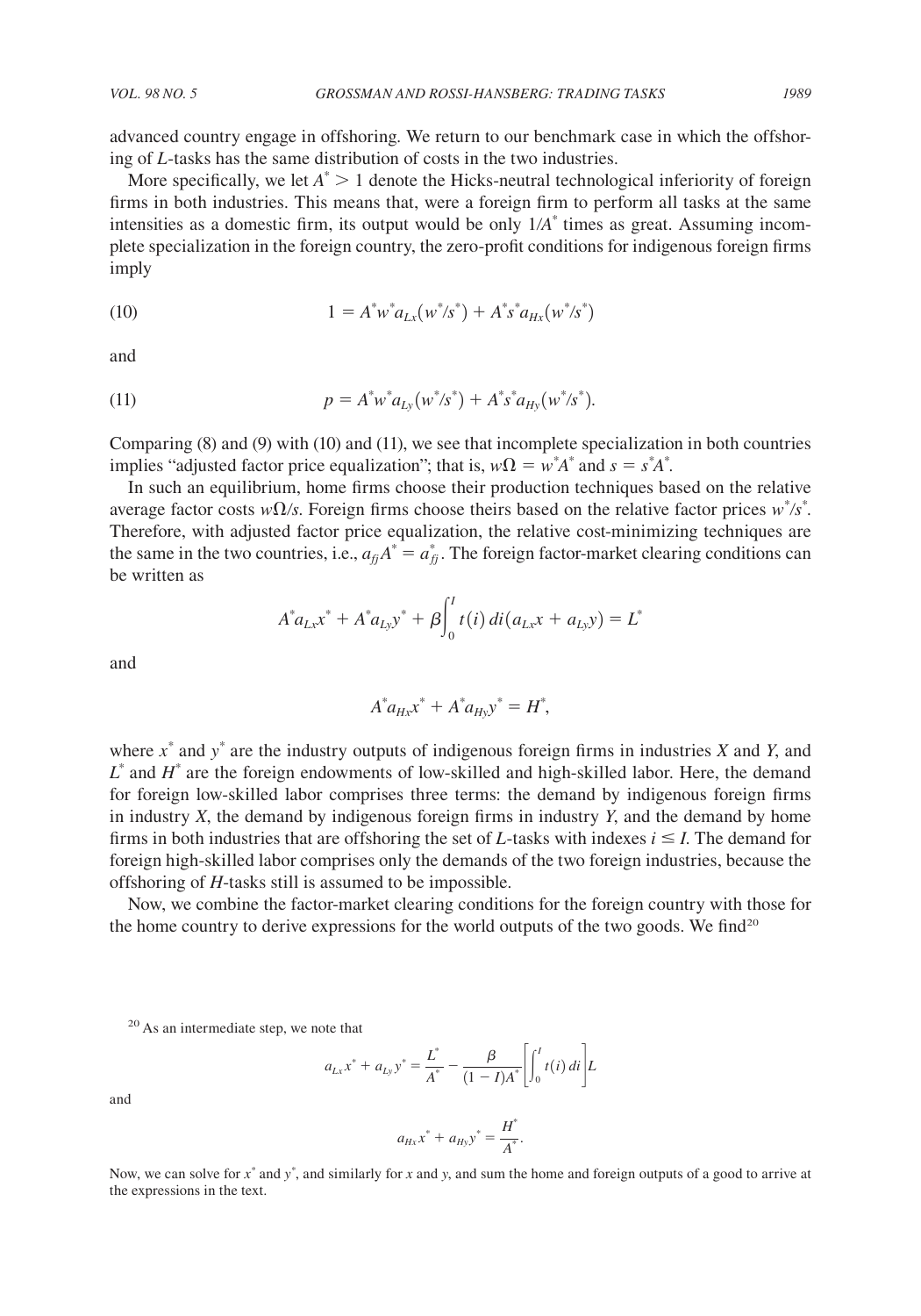*1990 THE AMERICAN ECONOMIC REVIEW december 2008*

(12) 
$$
x + x^* = \frac{a_{Ly}\left(H + \frac{H^*}{A^*}\right) - a_{Hy}\left(\frac{L^*}{A^*} + \frac{L}{\Omega}\right)}{\Delta_a}
$$

and

(13) 
$$
y + y^* = \frac{a_{Hx} \left( \frac{L^*}{A^*} + \frac{L}{\Omega} \right) - a_{Lx} \left( H + \frac{H^*}{A^*} \right)}{\Delta_a},
$$

where  $\Delta_a = a_{Hx} a_{Ly} - a_{Lx} a_{Hy} > 0$ .

Equilibrium in the goods market requires

$$
\frac{y+y^*}{x+x^*}=D(p),
$$

where  $D(p)$  is the (homothetic) world relative demand for good *Y*, which has the standard property that  $D'(p) < 0$ .

The expressions for world outputs have some interesting implications. First, note that  $w\Omega =$  $w^*A^*$  and  $w = \beta t(I)w^*$  together imply

$$
A^* = \beta t(I)\Omega(I) = \beta \bigg[ (1 - I)t(I) + \int_0^I t(i) \, di \bigg].
$$

Therefore, when the cost of offshoring falls  $(d\beta \le 0)$ , home firms broaden the range of tasks that they perform offshore  $(dI > 0)$ .<sup>21</sup> This reduces the cost of *L*-tasks for these firms  $(\hat{\Omega} < 0)$ , the more so for labor-intensive producers than for skill-intensive producers. Equations (12) and (13) imply that, as  $\Omega$  falls, the relative world output of labor-intensive goods must rise. Finally, since  $(y + y^*)/(x + x^*)$  increases and  $D'(p) < 0$ , the relative price of the labor-intensive good falls  $(p<sub>0</sub>)$ .

The relative-price effect rewards high-skilled labor but harms low-skilled labor, for the usual (Stolper-Samuelson) reasons. Given the relative price  $p$ , in an incompletely specialized, Heckscher-Ohlin economy, there are no labor-supply effects ( $\mu_2 = \mu_4 = 0$ ), because changes in factor supplies induce changes in the composition of output, not changes in factor intensities. It follows that domestic high-skilled labor must gain from an improvement in the technology for offshoring. Domestic low-skilled labor may gain or lose, depending on the relative sizes of the productivity and relative-price effects and on the share of the labor-intensive good in the typical consumption basket.<sup>22</sup> Note that a fall in the cost of task trade can generate a Pareto improvement for the home country if the productivity effect is large enough. This is quite different from the consequences of a fall in the cost of goods trade, which necessarily creates winners and losers.

21 Note that

$$
\frac{d\left[ (1 - I)t(I) + \int_0^t t(i) \, di \right]}{dI} = (1 - I)t'(I) > 0.
$$

<sup>&</sup>lt;sup>22</sup> The real wage of low-skill labor can rise even if *w* (measured in terms of the numeraire good *X*) falls, because a fall in  $\beta$  induces a decline in the price of good *Y*. Note, too, that the effect of globalization on wages need not be monotonic, in contrast to a world with only goods trade. Therefore, Krugman's (2000) argument that the impact of trade on wages is largest when the volume of trade is large need not apply here.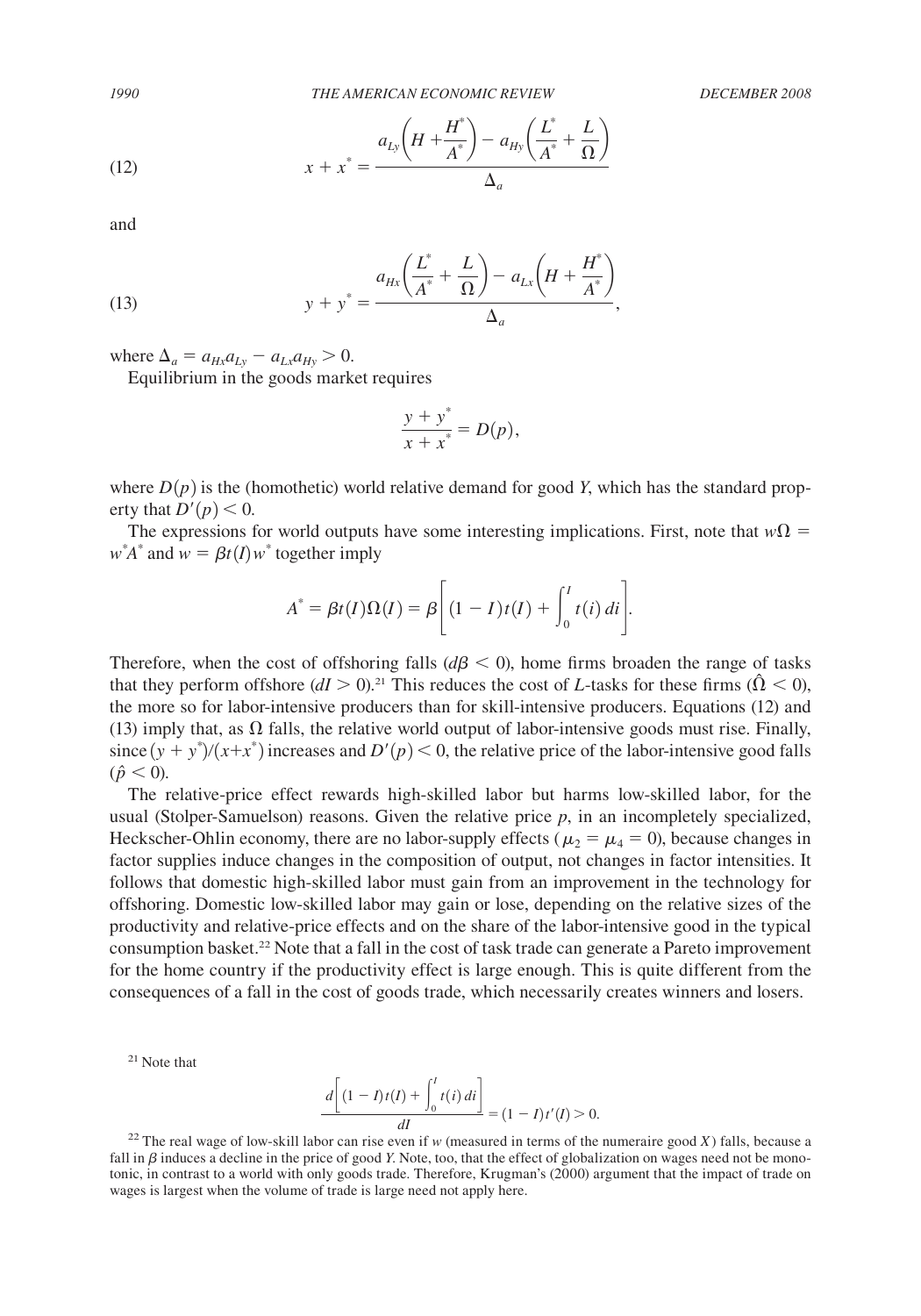We highlight one further implication of equations (12) and (13). Notice that the domestic labor supply enters these expressions for the global outputs only in the form  $L/\Omega$ . Thus,  $1/\Omega$ acts as a productivity level that multiplies labor units to convert them into "efficiency" units of labor. As should be clear, the analogy between reductions in the cost of offshoring and labor-augmenting technological progress carries over to the large economy. A decline in  $\beta$  that induces an expansion of task trade and thus a fall in  $\Omega$  has exactly the same impact on prices, wages, and world outputs as an enhancement in the productivity of domestic low-skilled labor in all of its uses.

# C. *The Labor-Supply Effect*

We have seen that increased offshoring of the tasks performed by low-skilled labor acts, in part, like an expansion of the domestic labor supply. As more tasks are moved offshore, domestic low-skilled workers are freed from their jobs and so must find new tasks to perform elsewhere in the economy. Yet, the labor-supply effect on wages has been absent from the trading environments we have considered so far, because factor prices are insensitive to factor supplies in an economy that produces as many tradable goods as there are primary factors.

The labor-supply effect operates in any setting with more factors than produced goods. It would be present, for example, in a small economy that produces two goods with three factors, such as in the familiar specific-factors model. It also operates in a world economy with many goods and two factors in which two large countries produce only one good in common. This is the setting studied by Feenstra and Hanson (1996), and the labor-supply effect features prominently in their analysis. We can elucidate this effect more clearly, however, in an even simpler environment. To this end, we consider a small economy as in Section IIB that takes the foreign wage and relative price as given, but one that is specialized in producing a single good.

Suppose the home country produces only the numeraire good *X*. Then the zero-profit condition for this industry implies that equation (8) must hold, whereas the price *p* is less than the unit cost of production in industry *Y*. The factor-market clearing conditions are quite simple in this setting, and they require

(14) 
$$
a_{Lx}(w\Omega/s)x = \frac{L}{1 - L},
$$

and

$$
(15) \t\t a_{Hx}(w\Omega/s)x = H.
$$

Consider a decline in the cost of trading tasks  $(d\beta \le 0)$ . Differentiating (8) gives

$$
\theta_{Lx}(\hat{w} + \hat{\Omega}) + (1 - \theta_{Lx})\hat{s} = 0,
$$

while differentiating the ratio of  $(14)$  to  $(15)$  implies

$$
\sigma_x(\hat{s} - \hat{w} - \hat{\Omega}) = \frac{dI}{1 - I},
$$

where  $\sigma_x$  is the elasticity of substitution between the set of *L*-tasks and the set of *H*-tasks in the production of good *X*. Combining these two equations, we find that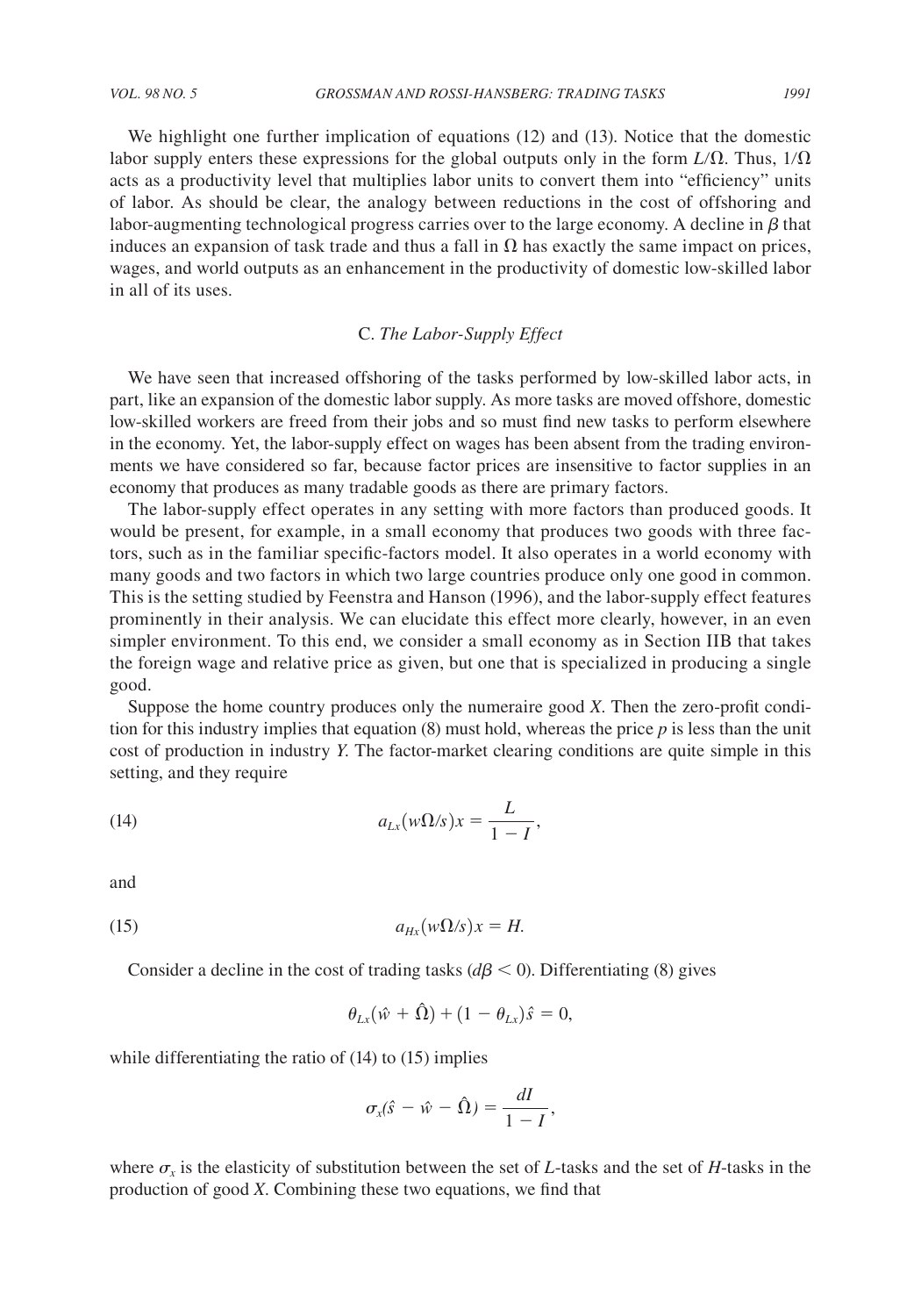*1992 THE AMERICAN ECONOMIC REVIEW december 2008*

(16) 
$$
\hat{w} = -\hat{\Omega} - \frac{1 - \theta_{Lx}}{\sigma_x} \frac{dI}{1 - I}.
$$

The first term on the right-hand side of (16) is the productivity effect, as before. The second term is the labor-supply effect on low-skilled wages. The former effect is positive, while the latter is negative and reflects the adjustment in wages necessary for all domestic low-skilled workers to be employed when performing the smaller set of tasks undertaken in the home country.

To compare the magnitudes of these offsetting effects, we need to relate  $-\hat{\Omega}$  to  $dI/(1 - I)$ . This can easily be done using the definition of  $\Omega(I)$  or the derivative  $d\Omega/dI$  reported in footnote 14. We find that  $-\hat{\Omega} = \eta \gamma dI/(1 - I)$ , and so

$$
\hat{w} = \left[\eta \gamma - \frac{1 - \theta_{Lx}}{\sigma_x}\right] \frac{dI}{1 - I}
$$

where, as before,

$$
\eta(I) \equiv \frac{t'(I)(1-I)}{t(I)}
$$

is the elasticity of the trade cost schedule when expressed as a function of  $1 - I$ , and

$$
\gamma(I) \equiv \frac{\int_0^I t(i) \, di}{\int_0^I t(i) \, di + (1 - I)t(I)}
$$

is a fraction that is zero at  $I = 0$  and one at  $I = 1$ . The productivity effect is negligible when  $I = 0$ but can be large when  $I > 0$  and the cost schedule for trading tasks rises steeply. The labor-supply effect is large when the share of skilled labor in total costs is large and when *H*-tasks substitute poorly for *L*-tasks in the production process. Clearly, the labor-supply effect dominates when  $I = 0$ , which means that the first bit of offshoring drives down the wages of domestic low-skilled workers. This is because the productivity effect rests on the cost-savings for inframarginal tasks, and there are no such tasks when the complete production process is performed initially at home. However, reductions in the cost of task trade that cause offshoring to grow from an already positive level can produce an increase in low-skill wages despite the existence of an adverse laborsupply effect. We see that, when  $I > 0$ , a fall in  $\beta$  causes w to rise if and only if  $\sigma_x \gamma \eta > 1 - \theta_{I_x}$ . Moreover, for some production and offshoring technologies, a sufficiently large fall in the costs of offshoring will leave low-skilled labor with higher real wages than they would have with no offshoring, despite the initial drop in wages that results from a small increase in offshoring when  $I = 0.^{23}$ 

The labor-supply effect that may harm low-skilled workers serves to benefit their high-skilled compatriots. The high-skilled domestic workers experience no direct productivity effect, but they enjoy a boost to their marginal product when offshoring becomes less costly, because the expansion in task trade generates an increase in the intensity with which every *L*-task is performed. We find that

<sup>23</sup> For example, if the technology for producing good *X* is Cobb-Douglas, the foreign wage *w\** is sufficiently low, and  $\lim_{i\to 1} t'(i)/t(i) = \infty$ , then the equilibrium domestic wage of low-skilled workers is higher for  $\beta$  sufficiently low (and, therefore,  $I > 0$ ) than when  $I = 0$ .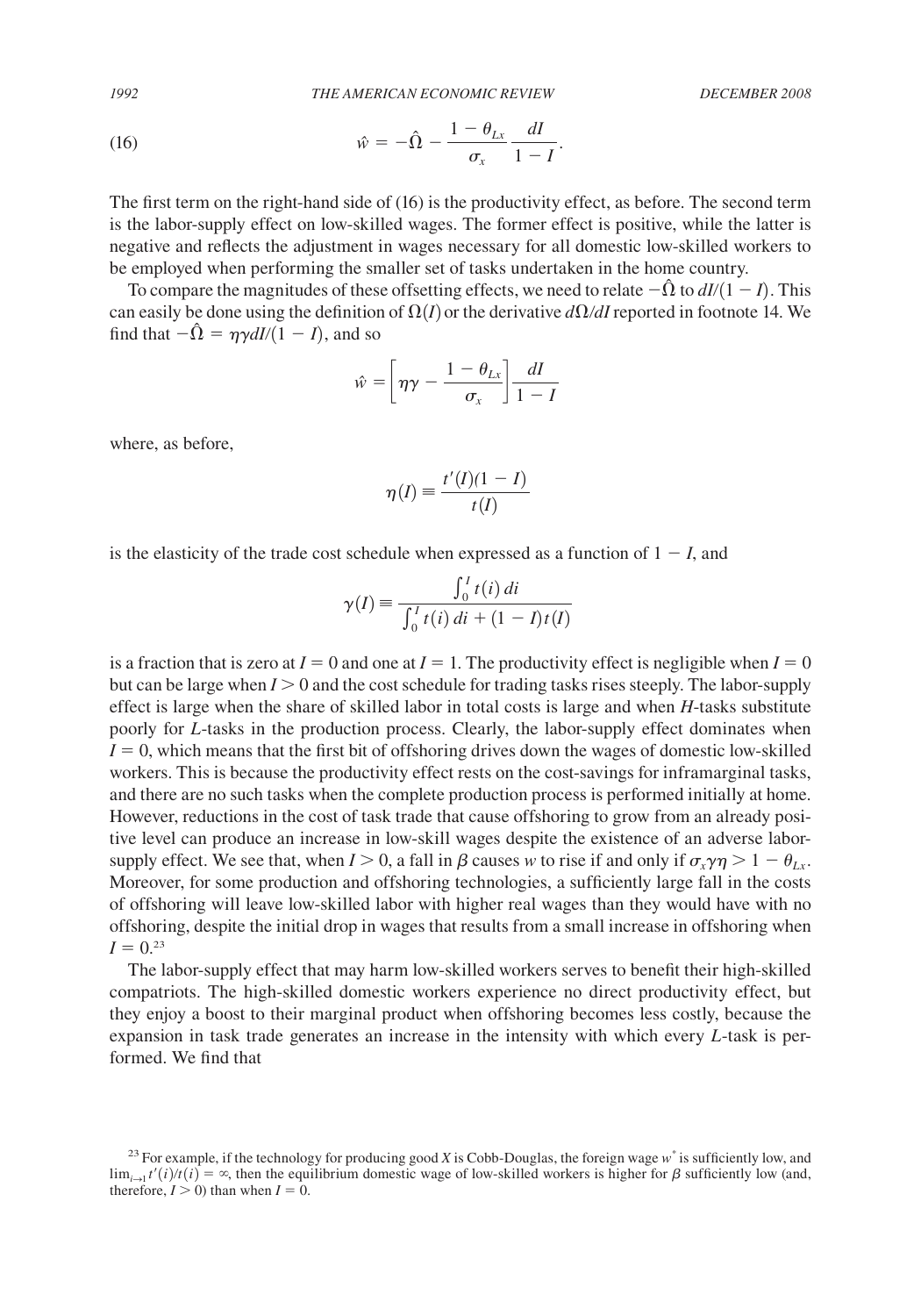$$
1993\\
$$

$$
\hat{s} = \frac{\theta_{Lx}}{\sigma_x} \frac{dI}{1 - I},
$$

which is positive for all *I*. Thus, with more factors than goods, skilled-labor always gains when the cost of offshoring *L*-tasks falls.

#### **III. Offshoring Skill-Intensive Tasks**

Much of the recent public debate about offshoring concerns the relocation of white-collar jobs. The media has identified many tasks requiring reasonably high levels of skill that formerly were the sole providence of the advanced economies but now are being performed offshore on behalf of consumers in advanced economies. For example, workers in India are reported to be reading x-rays,<sup>24</sup> developing software,<sup>25</sup> preparing tax forms (Jesse Robertson et al. 2005), and even performing heart surgery on US patients.26 In this section, we extend our model to include trade in such tasks.

We introduce the possibility of offshoring tasks performed by high-skilled workers in the setting of a small Heckscher-Ohlin economy. Let  $\beta_f t_f(i)$  denote the ratio of the input of foreign factor *f* needed to perform the *f*-task with index *i* at a given intensity to the domestic input of factor *f* needed to perform the same task at the same intensity, for  $f = \{L, H\}$ . We assume that the two industries share the same schedules of offshoring costs, although it would be straightforward to allow for cross-sectoral variation in these costs, as we have illustrated before.

Now,  $I_f$  is the marginal task using factor  $f$  that is performed offshore. For low-skilled labor, we have

$$
(17) \t\t\t w = w^* \beta_L t_L(I_L),
$$

as before. The analogous condition for high-skilled labor is

$$
(18) \t\t\t s = s^*\beta_H t_H(I_H).
$$

If home firms produce both goods, the zero-profit conditions imply

(19) 
$$
1 = \Omega_L w a_{Lx} (\Omega_L w / \Omega_H s) + \Omega_H s a_{Hx} (\Omega_L w / \Omega_H s)
$$

and

(20) 
$$
p = \Omega_L w a_{Ly} (\Omega_L w / \Omega_H s) + \Omega_H s a_{Hy} (\Omega_L w / \Omega_H s),
$$

where

$$
\Omega_f(I_f) \equiv 1 - I_f + \frac{\int_0^{I_f} t_f(i) \, di}{t_f(I_f)}
$$

24 Andrew Pollack, "Who's Reading Your X-Ray?" *New York Times*, November 16, 2003. 25 Scott Thurm, "Tough Shift — Lesson in India: Not Every Job Translates Overseas." *New York Times*, March 3, 2004. 26 Unmesh Baker, Simon Montlake, Hilary Hylton, Chris Daniels, and Jenn Holmes. "Outsourcing Your Heart

Elective Surgery in India? Medical Tourism is Booming, and US Companies Trying to Contain Health-Care Costs Are Starting to Take Notice." *Time*, May 29, 2006.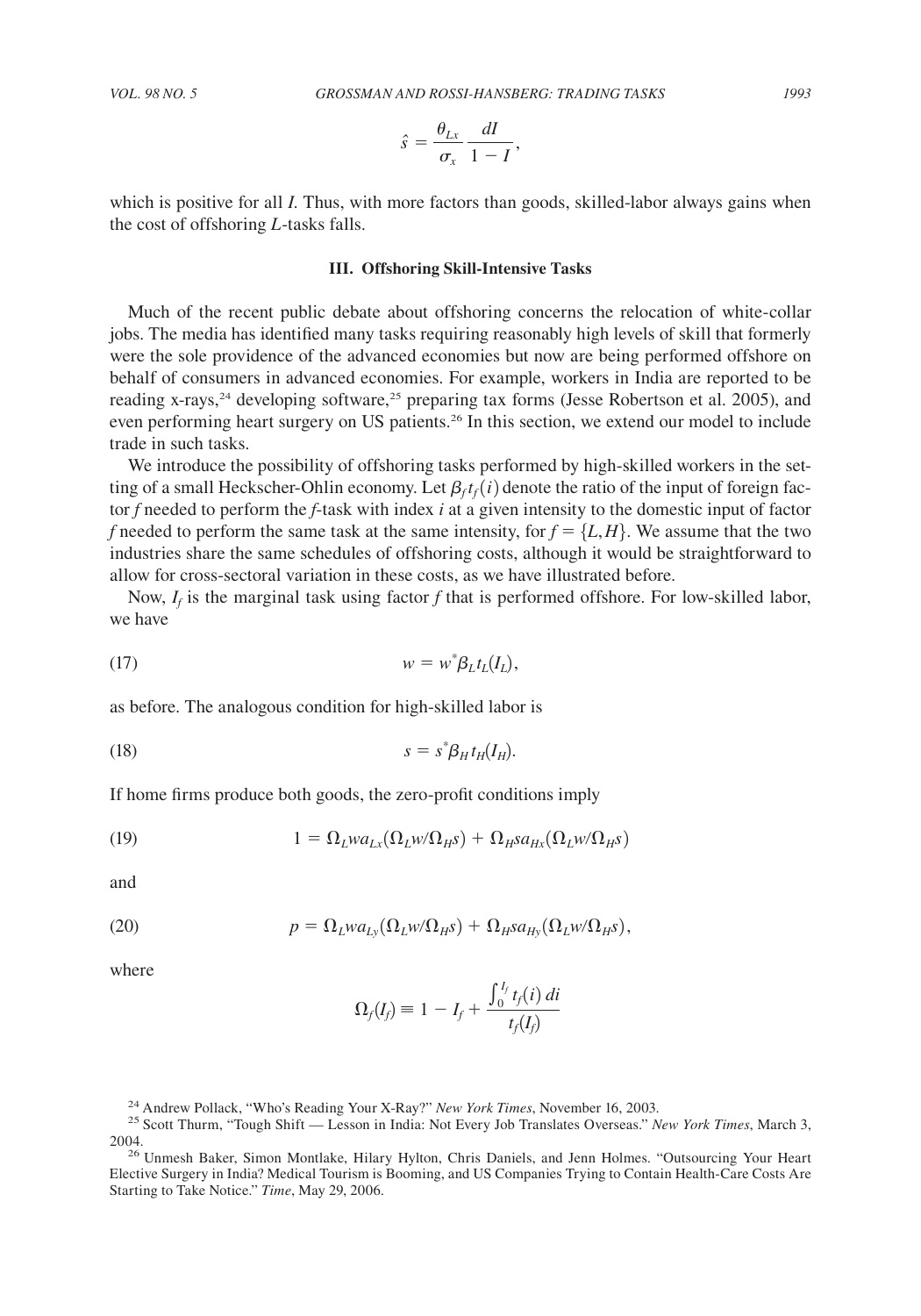for  $f = \{L, H\}$ . Together, (17)–(20) determine *w*, *s*,  $I_L$ , and  $I_H$ , given  $w^*$ ,  $s^*$ , and  $p$ , which the small country takes as given.

But, in fact, (19) and (20) determine  $\Omega_L w$  and  $\Omega_H s$  independently of  $\beta_L$  and  $\beta_H$ . Therefore, as long as the country remains incompletely specialized, a fall in the cost of offshoring one or both types of task leaves  $\Omega_L w$  and  $\Omega_H s$  unchanged. It follows that

$$
\hat{w} = - \hat{\Omega}_L
$$

and

$$
\hat{s} = - \hat{\Omega}_H,
$$

with  $d\Omega_L/d\beta_L > 0$ ,  $d\Omega_H/d\beta_L = 0$ ,  $d\Omega_H/d\beta_H > 0$ , and  $d\Omega_L/d\beta_H = 0$ . That is, an improvement in the technology for offshoring *L*-tasks generates as before a productivity gain for low-skilled workers and a rise in their wages, but has no effect on the extent of offshoring of *H*-tasks or the wages of high-skilled workers. Similarly, a reduction in the cost of offshoring high-skilled jobs spurs additional offshoring of *H*-tasks, with attendant productivity gains for domestic highskilled workers and an increase in their wages. Such changes in communication and transportation technologies do not affect the allocation of low-skilled tasks or the wages of low-skilled workers in this setting.

We can also analyze the offshoring of *H*-tasks in a large economy or one that is specialized in producing a single good. In the large economy, a fall in  $\beta_H$  alone generates a relative-price effect that benefits low-skilled labor and harms high-skilled labor. In the specialized economy, such technological change induces a factor-supply effect that has these same distributional consequences.

An interesting special case arises when the distribution of trading costs for *H*-tasks is the same for *L*-tasks, and improvements in communications technology shift both schedules down symmetrically, i.e.,  $t_L(\cdot) = t_H(\cdot) = t(\cdot)$  and  $\beta_L = \beta_H = \beta$ . Suppose the home country is large, as in Section IIB, and that it enjoys an economy-wide productivity advantage vis-à-vis its trading partner, as captured by  $A^* > 1$ . Then, if both countries are incompletely specialized, adjusted factor price equalization implies  $\Omega_L w = A^* w^*$  and  $\Omega_H s = A^* s^*$ , where  $\Omega_L = \Omega(I_L)$  and  $\Omega_H = \Omega(I_H)$ . We can substitute for *w*<sup>\*</sup> using (17) and for *s*<sup>\*</sup> using (18), which gives  $\beta t(I_L)\Omega(I_L) = A^* = \beta t(I_H)\Omega(I_H)$ , or  $I_L = I_H$ . That is, the extent of equilibrium offshoring is the same for the two types of tasks.<sup>27</sup>

When trade costs fall, the fraction of tasks of each type that is performed offshore increases to the same extent. Then,  $-\hat{\Omega}_L = -\hat{\Omega}_H > 0$ ; i.e., both factors enjoy similar productivity gains. The reduction in offshoring costs is like uniform factor-augmenting technological progress, or, equivalently, uniform Hicks-neutral technological progress in both industries. However, this does not generate uniform growth in factor prices. Rather, the uniform expansion in productivity in the (skill-abundant) home economy causes an expansion in relative world output of the skillintensive good at the initial world price and thus a deterioration in the home country's terms of trade. The induced rise in *p* produces a relative-price effect that further boosts the wage gain for low-skilled labor, but mitigates (or, possibly, reverses) that for their high-skilled counterparts.

<sup>&</sup>lt;sup>27</sup> Note that  $\beta_L = \beta_H$  and  $t_L(\cdot) = t_H(\cdot)$  are not enough to ensure that an economy offshores the same fraction of *L*-tasks as *H*-tasks, because the relative cost of one factor may be higher or lower in the foreign country than in the home country when  $I_L = I_H$ . So, for example, firms in a small economy typically will not offshore *L*-tasks and *H*-tasks to the same extent even when the distributions of offshoring costs are the same, unless  $w^* / s^*$  takes on a particular value. But, with uniform productivity differences across a pair of large countries and adjusted factor price equalization, the relative factor prices in both countries are in fact the same when  $I_L = I_H$ .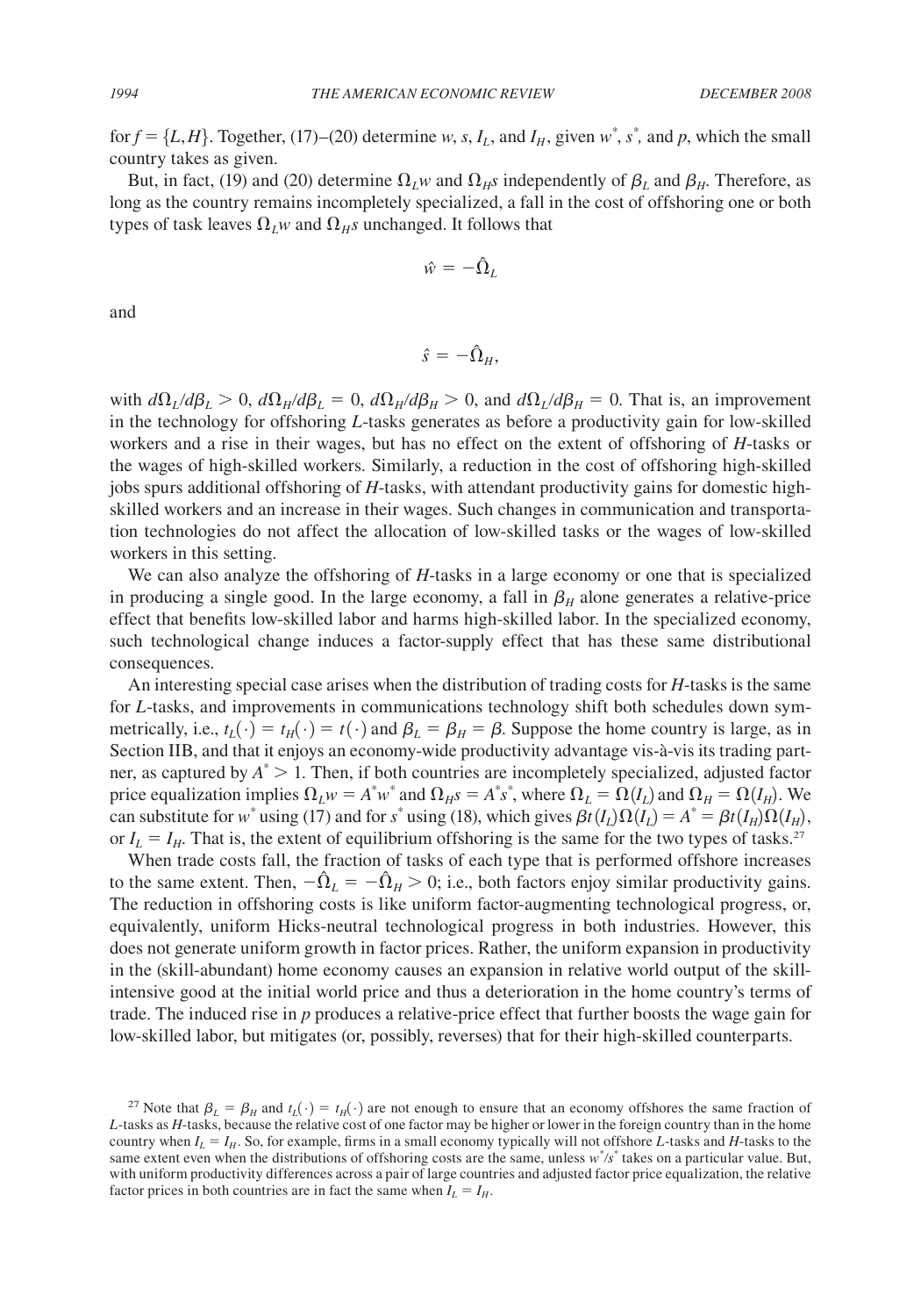#### **IV. Conclusion**

The nature of trade has changed dramatically over the last two centuries. Whereas trade historically has involved an exchange of complete goods, today it increasingly entails different countries adding value to global supply chains. We have introduced the term "task trade" to describe this finer international division of labor and to distinguish it from goods trade, with its coarser patterns of specialization. Although the globalization of production has been discussed extensively in formal and informal writings, there is no basic framework to study this new international organization of supply and its consequences for prices, resource allocation, and welfare. In this paper, we have proposed such a model that casts task trade as star while relegating goods trade to a supporting role.

Our shifted emphasis generates insights that are surprising from the perspective of traditional theories in which only goods are traded. In particular, we have identified a productivity effect that results from improvements in the technology for trading tasks. A decline in the cost of task trade has effects much like factor-augmenting technological progress. That is, it directly boosts the productivity of the factor whose tasks become easier to move offshore. If the ensuing adjustment in relative prices is not too large or its impact on factor prices is not too powerful, all domestic parties can share in the gains from improved opportunities for offshoring. In contrast, several familiar trade theories predict an inevitable conflict of interests when the cost of trading goods falls.

Our conceptualization of the global production process in terms of tradeable tasks yields dividends in a parsimonious analysis of the distributional implications of offshoring. Of course, in developing our specific model of task trade, we have imposed several restrictions on the available production and trade technologies. We believe that two of these restrictions are especially important and hope to relax them in future research. First, our specific production technology limits the potential patterns of complementarity between tasks. We have allowed for any degree of substitution or complementarity between the set of tasks performed by some factor and the set performed by another factor. But we have not incorporated the possibility that some subset of the tasks carried out by a given factor are especially complementary to a particular subset of those discharged by another. Such circumstances can arise when the technology requires certain groups of tasks to be performed in closed proximity. For example, the tasks performed by a nurse during surgery are most valuable when the surgeon is nearby. Similarly, technicians who are engaged in data entry are most productive when their computers are close at hand. To capture such complementarities, we need to enrich the cost functions for offshoring to allow for interdependencies between subsets of tasks.

Second, we have assumed throughout our analysis that transporting partially processed goods is costless. That is, we have included in our model the cost that arises from having a task performed remotely, but not the cost that may result from shipping the cumulative product of a subset of tasks. Our assumptions capture well the sorts of task trade conveyed electronically and increasingly fits a world in which many physical components can be transported at relatively low cost. However, in circumstances in which sets of tasks result in intermediate goods that are costly to move, a firm may need to consider grouping tasks so as to economize on shipping costs. We would like to incorporate such considerations in our future research, but suspect that this task may prove to be challenging.

We hope that the flexibility and tractability of our approach to task trade will render it useful for addressing additional questions. For example, one might reconsider the tenets of trade policy. When offshoring is possible, optimal policy should target tasks, not goods. This suggests that trade taxes should be levied on imported and exported value added, not on the full value of traded goods. Moreover, the nonphysical nature of much of this trade raises enforcement problems for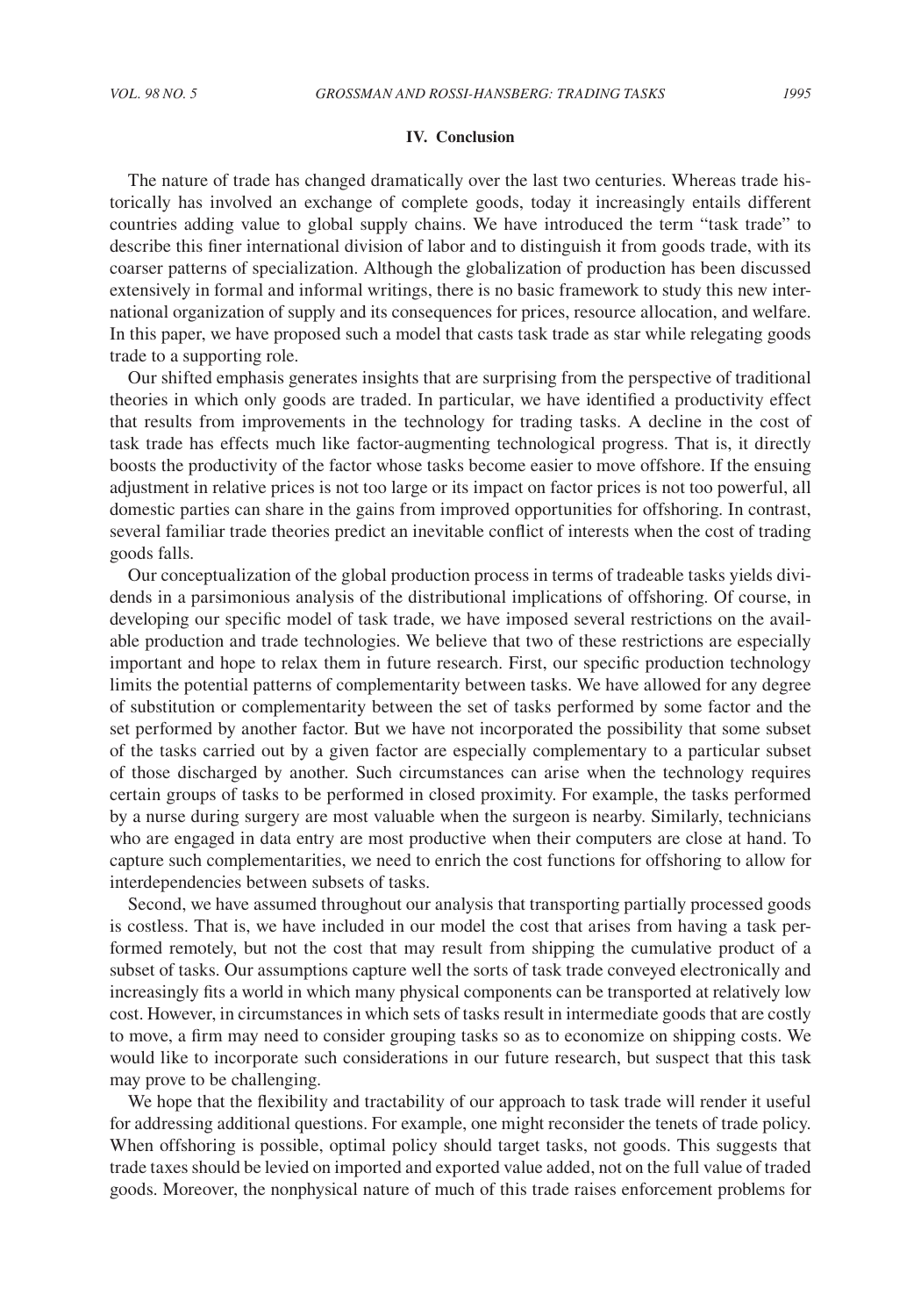the tax authorities. Hence, one might study the nature of second-best tariffs and export taxes on goods in the presence of task trade and assess the losses that result from the failure to tax value added and the inability to tax some tasks at all.

On the empirical side, we would dearly like to assess the magnitudes of the productivity, relative-price, and labor-supply effects. Research aimed at measuring these effects faces a daunting challenge, however, inasmuch as almost all current goods' trade data pertain to gross flows rather than to value added. The globalization of production processes mandates a new approach to trade data collection, one that records international transactions, much like domestic transactions have been recorded for many years. One source of hope is the data on trade in services, which in many cases is already recorded in value added terms.

# **REFERENCES**

- **Antràs, Pol.** 2003. "Firms, Contracts, and Trade Structure." *Quarterly Journal of Economics*, 118(4): 1375–1418.
	- **Antràs, Pol, Luis Garicano, and Esteban Rossi-Hansberg.** 2006. "Offshoring in a Knowledge Economy." *Quarterly Journal of Economics*, 121(1): 31–77.
- **Antràs, Pol, and Elhanan Helpman.** 2004. "Global Sourcing." *Journal of Political Economy*, 112(3): 552–80.
- **Arndt, Sven W.** 1997. "Globalization and the Open Economy." *North American Journal of Economics and Finance*, 8(1): 71–79.
- **Autor, David H., Frank Levy, and Richard J. Murnane.** 2003. "The Skill Content of Recent Technological Change: An Empirical Exploration." *Quarterly Journal of Economics*, 118(4): 1279–1333.
	- **Blinder, Alan S.** 2006. "Offshoring: The Next Industrial Revolution?" *Foreign Affairs*, 85(2): 113–28.
	- **Campa, José, and Linda S. Goldberg.** 1997. "The Evolving External Orientation of Manufacturing: A Profile of Four Countries." *Federal Reserve Bank of New York Economic Policy Review*, 3(2): 53–81.
	- **Deardorff, Alan V.** 2001a. "Fragmentation across Cones." In *Fragmentation: New Production Patterns in the World Economy*, ed. Sven W. Arndt and Henryk Kierzkowski, 35–51. Oxford: Oxford University Press.
- **Deardorff, Alan V.** 2001b. "Fragmentation in Simple Trade Models." *North American Journal of Economics and Finance*, 12(2): 121–37.
- **Dixit, Avinash K., and Gene M. Grossman.** 1982. "Trade and Protection with Multistage Production." *Review of Economic Studies*, 49(4): 583–94.
- **Egger, Hartmut.** 2002. "International Outsourcing in a Two-Sector Heckscher-Ohlin Model." *Journal of Economic Integration*, 17(4): 687–709.
- **Egger, Hartmut, and Josef Falkinger.** 2003. "The Distributional Effects of International Outsourcing in a 2x2 Production Model." *North American Journal of Economics and Finance*, 14(2): 189–206.
	- **Feenstra, Robert C., and Gordon H. Hanson.** 1996. "Foreign Investment, Outsourcing, and Relative Wages." In *The Political Economy of Trade Policy: Papers in Honor of Jagdish Bhagwati*, ed. Robert C. Feenstra, Gene M. Grossman, and Douglas A. Irwin, 89–127. Cambridge, MA: MIT Press.
- **Grossman, Gene M., and Elhanan Helpman.** 2002. "Integration versus Outsourcing in Industry Equilibrium." *Quarterly Journal of Economics*, 117(1): 85–120.
- **Grossman, Gene M., and Elhanan Helpman.** 2004. "Managerial Incentives and the International Organization of Production." *Journal of International Economics*, 63(2): 237–62.
- **Grossman, Gene M., and Elhanan Helpman.** 2005. "Outsourcing in a Global Economy." *Review of Economic Studies*, 72(1): 135–59.
	- **Grossman, Gene M., and Esteban Rossi-Hansberg.** 2006. "Trading Tasks: A Simple Theory of Offshoring." National Bureau of Economic Research Working Paper 12721.
	- **Hanson, Gordon H., Raymond J. Mataloni, Jr., and Matthew J. Slaughter.** 2001. "Expansion Strategies of US Multinational Firms." In *Brookings Trade Forum 2001*, ed. Dani Rodrik and Susan M. Collins, 245–94. Washington, DC: Brookings Institution Press.
- **Hanson, Gordon H., Raymond J. Mataloni, Jr., and Matthew J. Slaughter.** 2005. "Vertical Production Networks in Multinational Firms." *Review of Economics and Statistics*, 87(4): 664–78.
- **Hummels, David, Jun Ishii, and Kei-Mu Yi.** 2001. "The Nature and Growth of Vertical Specialization in World Trade." *Journal of International Economics*, 54(1): 75–96.